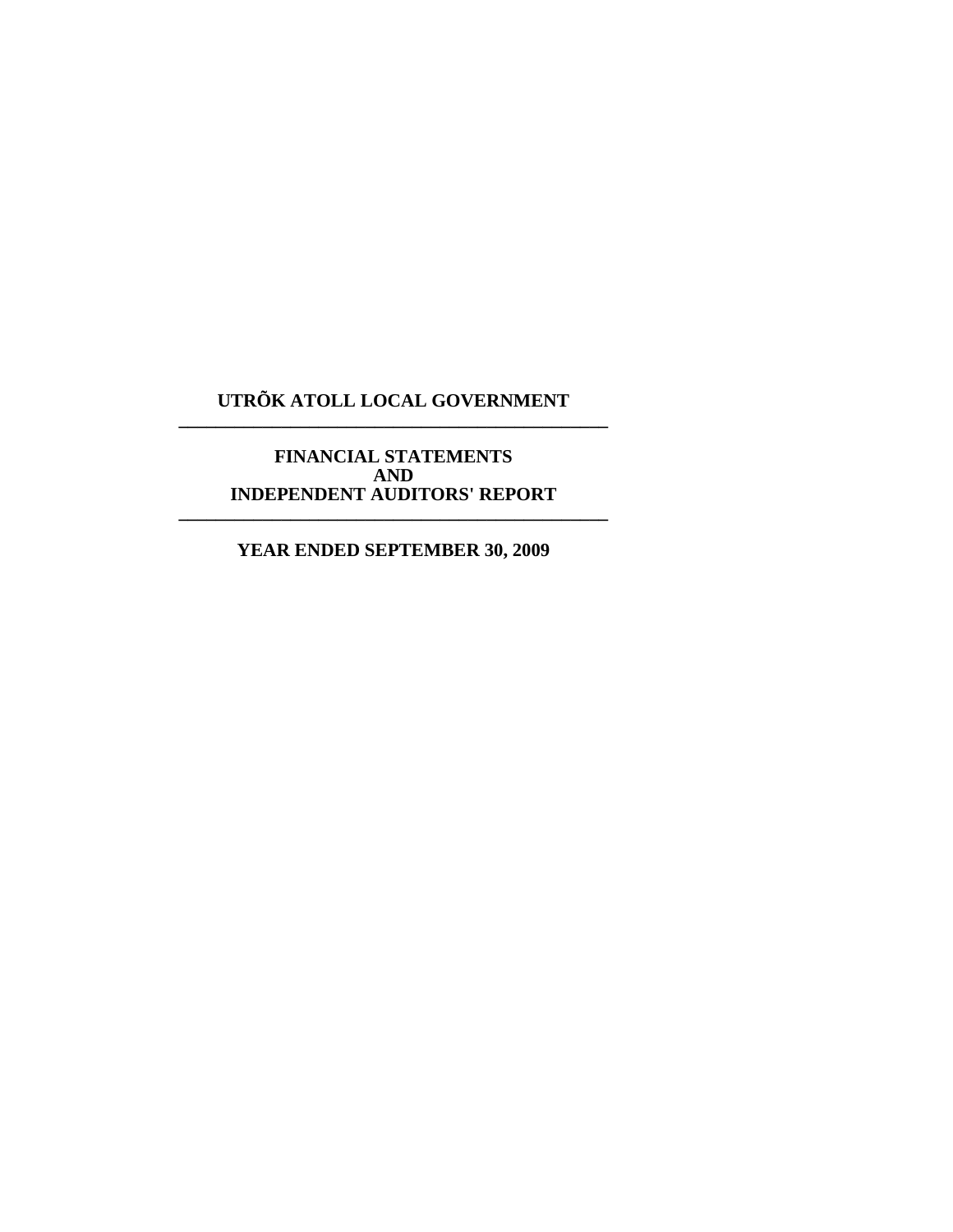#### Table of Contents Year Ended September 30, 2009

|    |                                                                                                                                                     | Page   |
|----|-----------------------------------------------------------------------------------------------------------------------------------------------------|--------|
| I. | <b>Independent Auditors' Report</b>                                                                                                                 | 1      |
|    | Management's Discussion and Analysis                                                                                                                | 3      |
| Π. | <b>Basic Financial Statements:</b>                                                                                                                  |        |
|    | <b>Government-Wide Financial Statements:</b><br><b>Statement of Net Assets</b><br><b>Statement of Activities</b>                                    | 8<br>9 |
|    | <b>Governmental Fund Financial Statements:</b><br><b>Balance Sheet</b><br>Statement of Revenues, Expenditures, and Changes in Fund                  | 10     |
|    | Balances (Deficit)<br>Reconciliation of the Statement of Revenues, Expenditures, and<br>Changes in Fund Balances (Deficit) of Governmental Funds to | 11     |
|    | the Statement of Activities                                                                                                                         | 12     |
|    | Notes to the Basic Financial Statements                                                                                                             | 13     |
| Ш. | Required Supplementary Information - Other than Management's Discussion<br>and Analysis:                                                            |        |
|    | Schedule of Revenues, Expenditures, and Changes in Fund Balance -<br>Budget and Actual - General Fund                                               | 27     |
|    | Notes to the Required Supplementary Information - Budgetary<br>Reporting                                                                            | 28     |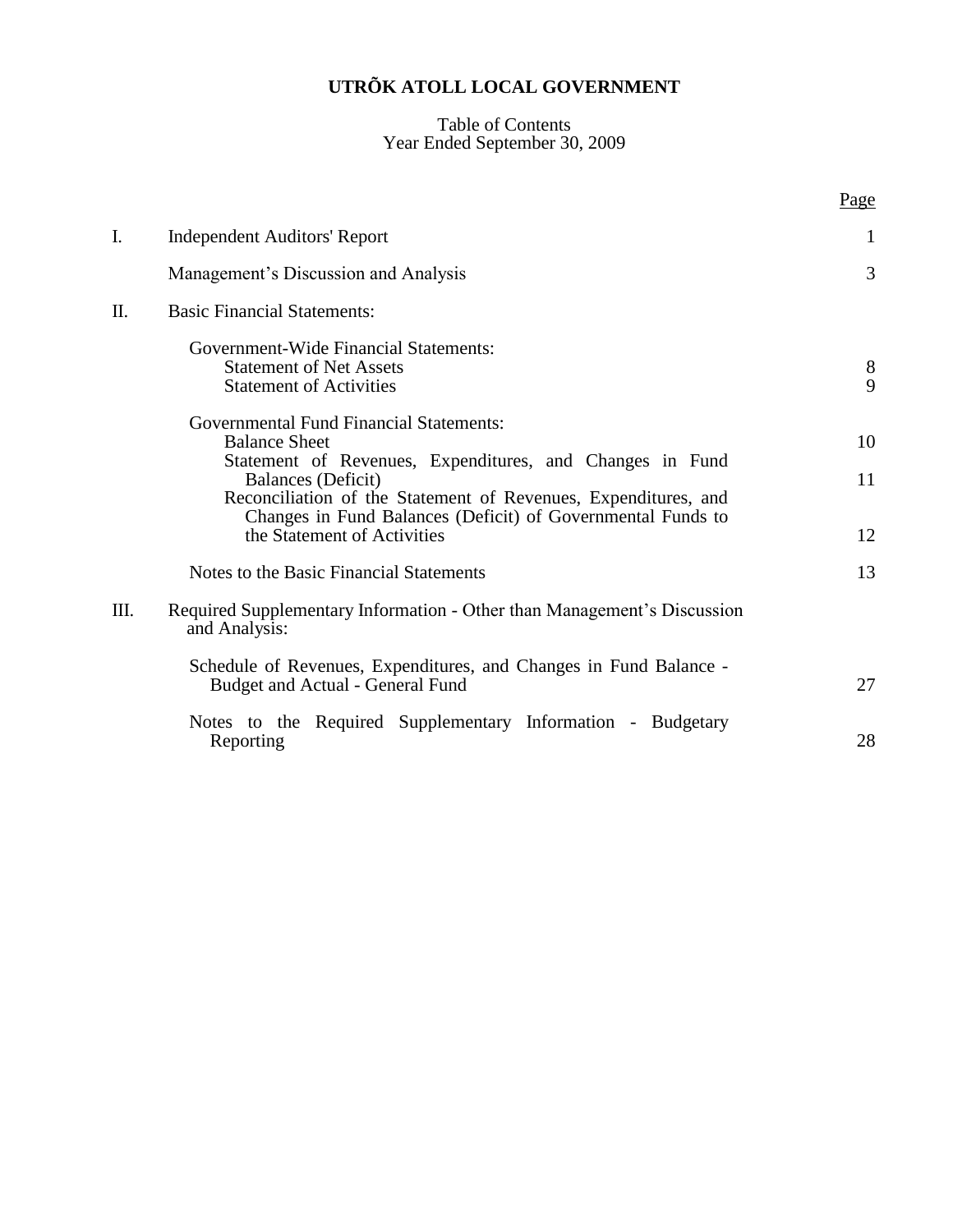

Deloitte & Touche LLP 361 South Marine Corps Drive Tamuning, GU 96913-3911 USA Tel: (671)646-3884 Fax: (671)649-4932 www.deloitte.com

# **INDEPENDENT AUDITORS' REPORT**

Mayor John Kaiko Utrõk Atoll Local Government Republic of the Marshall Islands:

We have audited the accompanying financial statements of the governmental activities and each major fund of the Utrõk Atoll Local Government (UALGOV) as of and for the year ended September 30, 2009, which collectively comprise UALGOV's basic financial statements as set forth in Section II of the foregoing table of contents. These financial statements are the responsibility of the management of UALGOV. Our responsibility is to express an opinion on the respective financial statements based on our audit.

We conducted our audit in accordance with auditing standards generally accepted in the United States of America and the standards applicable to financial audits contained in *Government Auditing Standards*, issued by the Comptroller General of the United States. Those standards require that we plan and perform the audit to obtain reasonable assurance about whether the financial statements are free of material misstatement. An audit includes consideration of internal control over financial reporting as a basis for designing audit procedures that are appropriate in the circumstances, but not for the purpose of expressing an opinion on the effectiveness of UALGOV's internal control over financial reporting. Accordingly, we express no such opinion. An audit also includes examining, on a test basis, evidence supporting the amounts and disclosures in the financial statements, assessing the accounting principles used and significant estimates made by management, as well as evaluating the overall financial statement presentation. We believe that our audit provides a reasonable basis for our opinions.

In our opinion, such financial statements referred to above present fairly, in all material respects, the respective financial position of the governmental activities and each major fund of the Utrõk Atoll Local Government as of September 30, 2009, and the respective changes in financial position thereof for the year then ended in conformity with accounting principles generally accepted in the United States of America.

The Management's Discussion and Analysis, on pages 3 through 7, as well as the Schedule of Revenues, Expenditures, and Changes in Fund Balance - Budget and Actual - General Fund and notes thereto, as set forth in Section III of the foregoing table of contents, are not a required part of the basic financial statements but are supplementary information required by the Governmental Accounting Standards Board. This supplementary information is the responsibility of the management of UALGOV. We have applied certain limited procedures, which consisted principally of inquiries of management regarding the methods of measurement and presentation of the supplementary information. However, we did not audit such information and we do not express an opinion on it.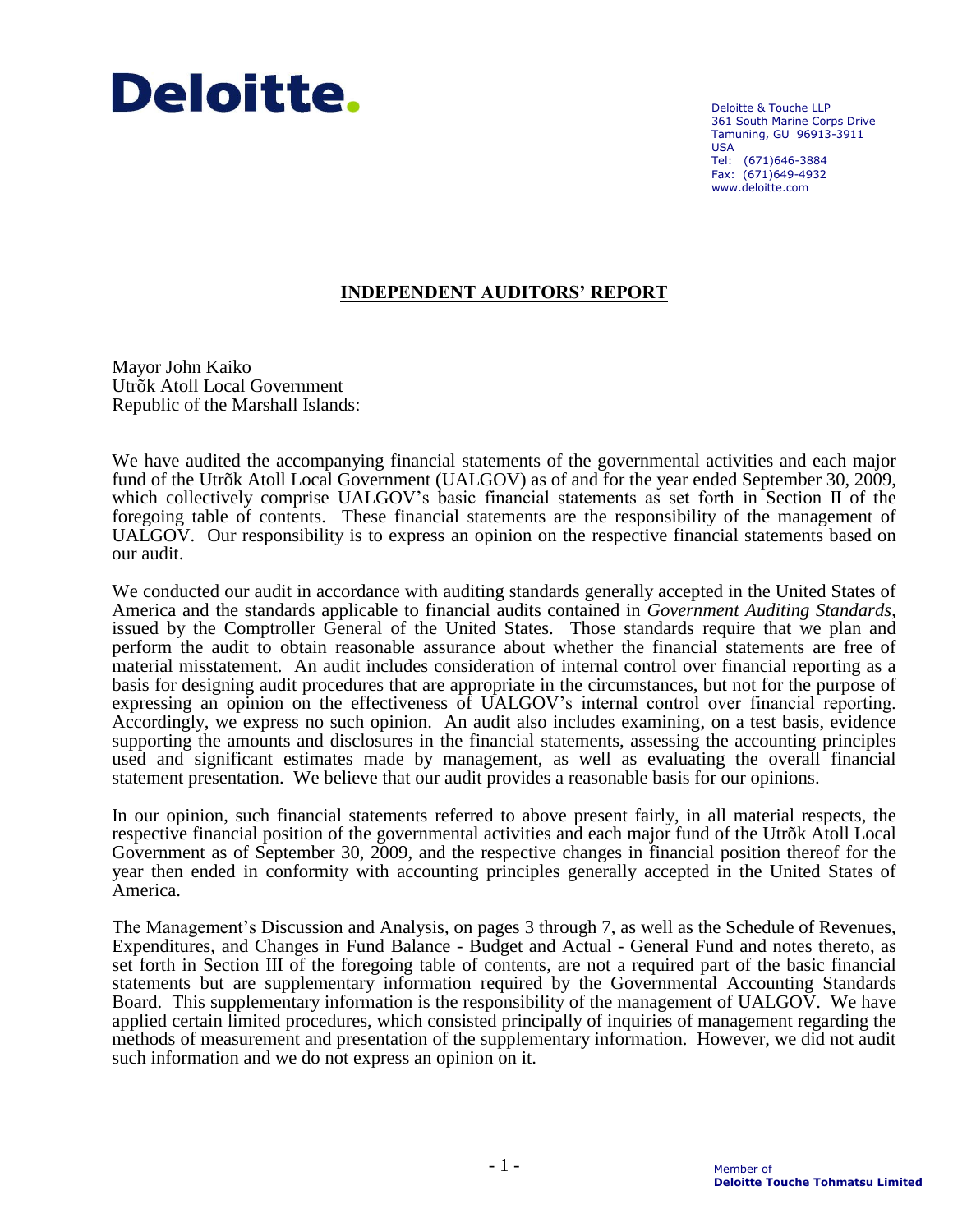In accordance with *Government Auditing Standards*, we have also issued our report dated October 20, 2011, on our consideration of UALGOV's internal control over financial reporting and on our tests of its compliance with certain provisions of laws, regulations, contracts, and grant agreements and other matters. The purpose of that report is to describe the scope of our testing of internal control over financial reporting and compliance and the results of that testing, and not to provide an opinion on internal control over financial reporting or on compliance. That report is an integral part of an audit performed in accordance with *Government Auditing Standards* and should be considered in assessing the results of our audit.

leloit Nach LP

October 20, 2011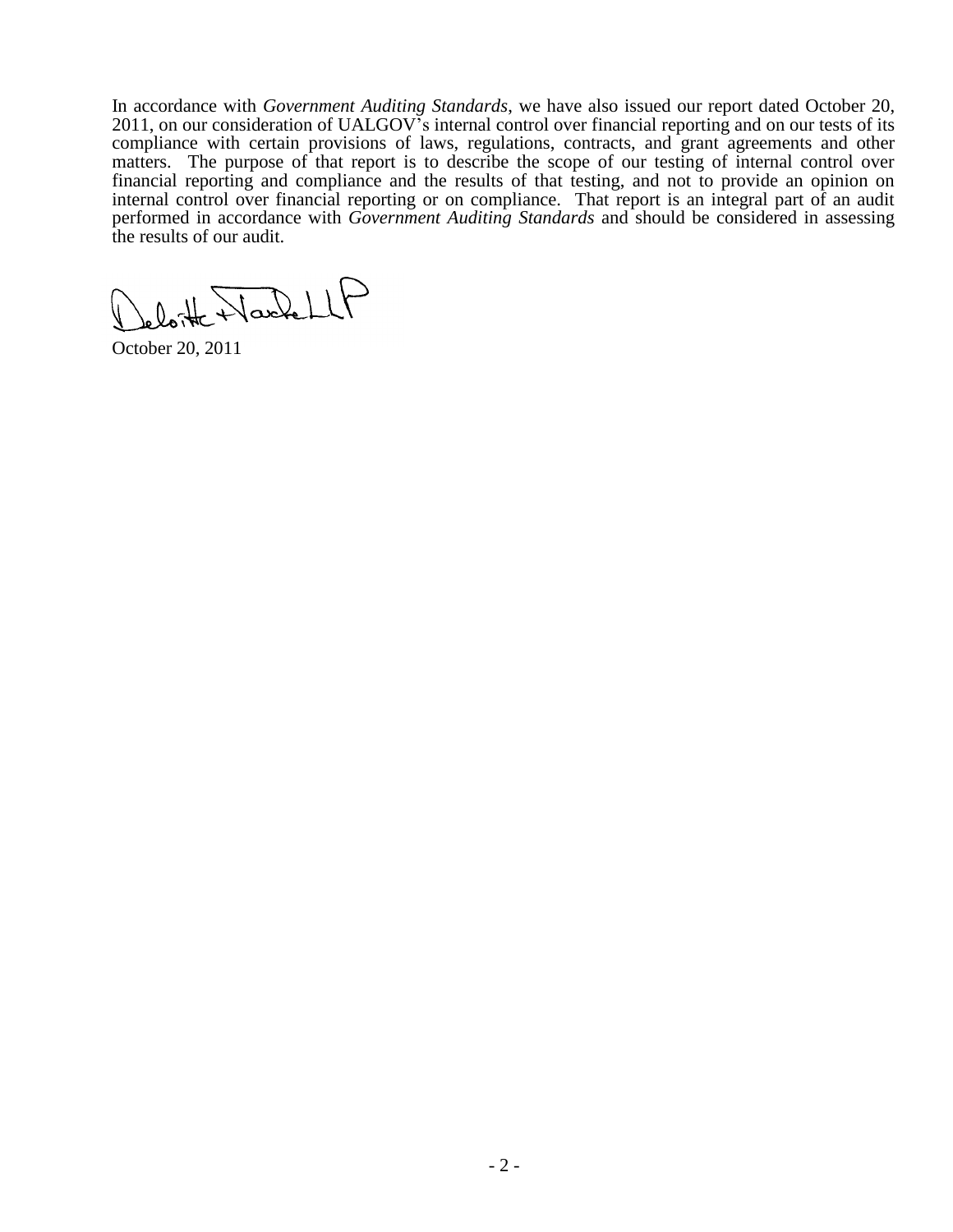#### Management's Discussion and Analysis September 30, 2009

This Management's Discussion and Analysis (MD&A) is provided by the Finance Department of the Utrok Atoll Local Government (UALGOV) as an overview to the financial statements for Fiscal Year 2009 in compliance with Governmental Accounting Standards Board (GASB). This analysis is a required supplementary information (RSI) to the accompanying financial statements and notes to financial statements. It is intended to serve as an introduction to UALGOV's basic financial statements and should assist readers of these financial statements in understanding the results of operations of UALGOV from October 1, 2008 through September 30, 2009.

# **UALGOV'S FINANCIAL STATEMENTS**

UALGOV's basic financial statements comprise three components: 1) Government-wide financial statements. 2) Fund financial statements, and 3) Notes to financial statements. The report also contains additional required supplementary information in the form of budgetary schedules that is prepared on the budgetary basis of accounting in addition to basic financial statements themselves.

### **UALGOV'S FUNDS AND ITS SOURCES**

The following are the three Funds maintained by the local government to account for the activities per category:

- Claims Trust Fund (CTF). This fund is awarded to the Local Distribution Authority (LDA) through the Nuclear Claims Tribunal for the purpose of compensating the people of Utrok who are listed in LDA. The corpus of this trust is not expendable. The income generated by the trust fund may be used for distribution to the people; however, only 70% of such income is allowed to be disbursed as stated in the Claims Trust Fund.
- Local Distribution Authority Fund. This fund obtains funding from the income of CTF. This is used for distribution of payments to the quarterly and land compensation LDA recipients.
- General Fund. This fund sources its money from income of CTF. This is used for operations of the local government and local distribution authority.

### **FINANCIAL HIGIILIGHTS**

- The Claims Trust Fund (CTF) earned \$607,501 or 4% and paid out \$3,454,468 or 25% during the year ended September 30, 2009 to end at \$13,471,589 at the end of fiscal year 2009. The paid out amounts were funded, in part, by proceeds from a loan of \$2,440,000.
- UALGOV total net assets decreased by \$1,398,700 or 10% as compared to FY2008 balances. UALGOV ended FY2009 with net assets of \$12,669,606 down from \$14,068,306 at the end of FY2008.
- Total assets increased by \$1,029,296 or 7% and total liabilities increased by \$2,427,996 or 1,538% of last year's balances.
- Revenues for the fiscal year increased by \$1,996,181 or 184% from previous year's balance.
- Expenses for the year slightly increased by \$84,783 or 4% from previous year's balance.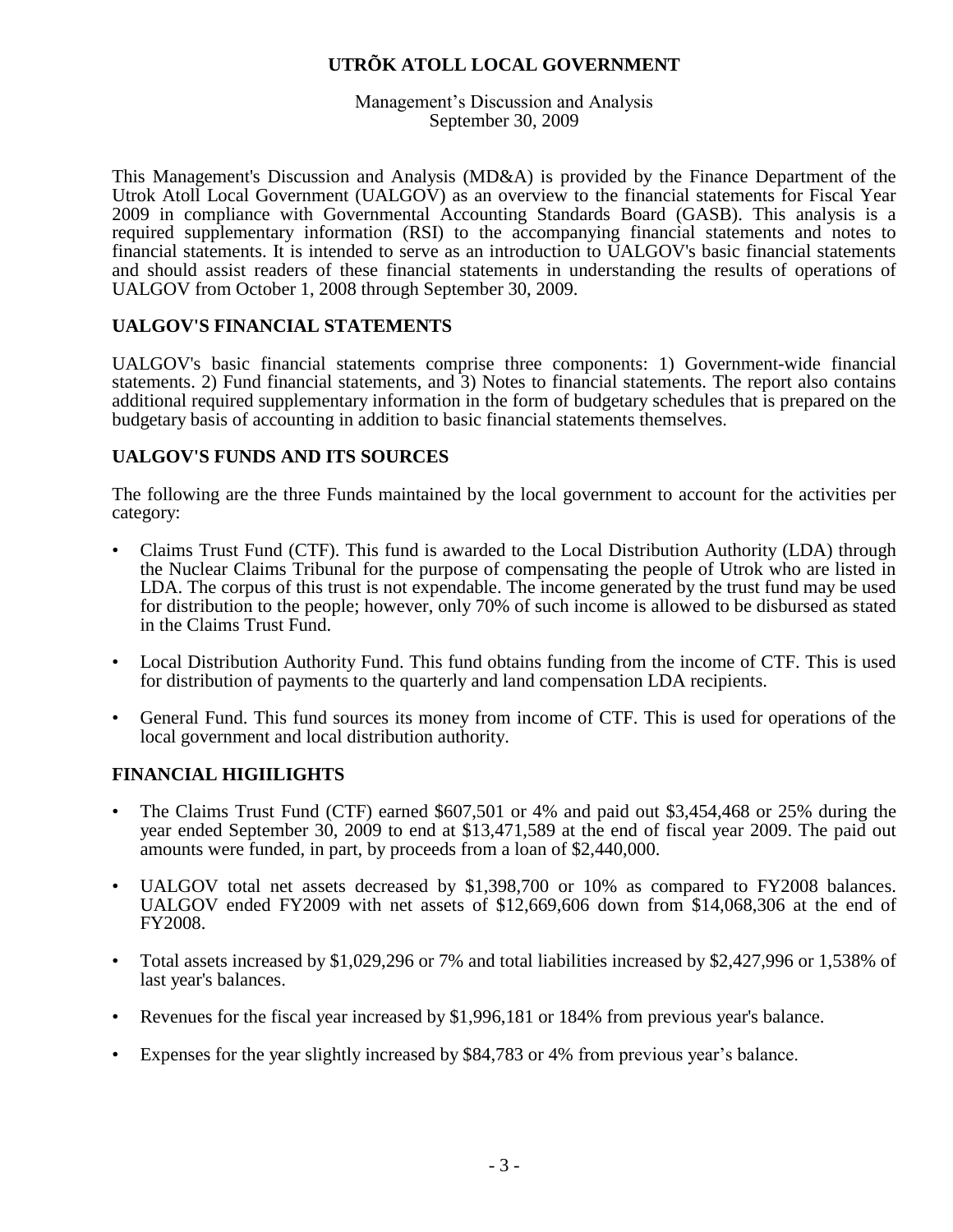Management's Discussion and Analysis September 30, 2009

### **GOVERNMENT-WIDE FINANCIAL STATEMENTS**

UALGOV's financial statements report information about UALGOV as a whole using accounting methods similar to those used by private sector companies. The statement of net assets includes all of the local government's assets and liabilities. The statement of activities accounts for the current year's revenues and expenses regardless of when cash is received or paid. These two statements, reporting UALGOV's net assets and liabilities, is one way to measure UALGOV's financial position. Over time, increases or decreases in UALGOV's net assets are indicators of whether its financial condition is improving or deteriorating.

#### **FUND FINANCIAL STATEMENTS**

The fund financial statements provide more detailed information about UALGOV's most significant funds. Funds are accounting devices that UALGOV uses to keep track of specific sources of funding and spending for particular purposes.

- Some funds are required by agreements.
- UALGOV establishes other funds to control and manage money for particular purposes.

# **FINANCIAL ANALYSIS OF UALGOV**

In reference to the Summary Statements of Net Assets and the Summary Statements of Revenues, Expenses and Changes in Net Assets for FY2009 and FY2008 shown below, the following are presented to provide an overview to UALGOV's basic financial statements and to give the readers a better understanding of the financial condition and activities of UALGOV.

Net assets may serve over time as a useful indicator of a government's financial position. At the end of Fiscal Year 2009, UALGOV's total assets exceeded liabilities by \$12,669,606; however, it should be noted that \$12,166,970 is restricted for nuclear claims related distribution payments as well as \$173,532 being invested in capital assets. The summary of UALGOV's net assets for FY2009 as compared to FY2008 follows:

#### STATEMENTS OF NET ASSETS

|                   |                                                                               | 2009                             | 2008                            |
|-------------------|-------------------------------------------------------------------------------|----------------------------------|---------------------------------|
| Assets            | Current assets                                                                | \$1,262,726                      | 221,339<br>\$                   |
|                   | Noncurrent assets:<br>Investments<br>Loans Receivables<br>Capital assets, net | 13,471,589<br>347,633<br>173,532 | 13,903,556<br>101,289           |
|                   | <b>Total Assets</b>                                                           | 15,255,480                       | 14,226,184                      |
| Liabilities       | <b>Current Liabilities</b><br>Loans payables                                  | 145,874<br>2,440,000             | 157,878                         |
|                   | <b>Total liabilities</b>                                                      | 2,585,874                        | 157,878                         |
| <b>Net Assets</b> | Invested in capital assets<br>Restricted<br>Unrestricted                      | 173,532<br>12,166,970<br>329,104 | 101,289<br>13,878,556<br>88,461 |
|                   | <b>Total Net Assets</b>                                                       | \$12,669,606                     | \$14,068,306                    |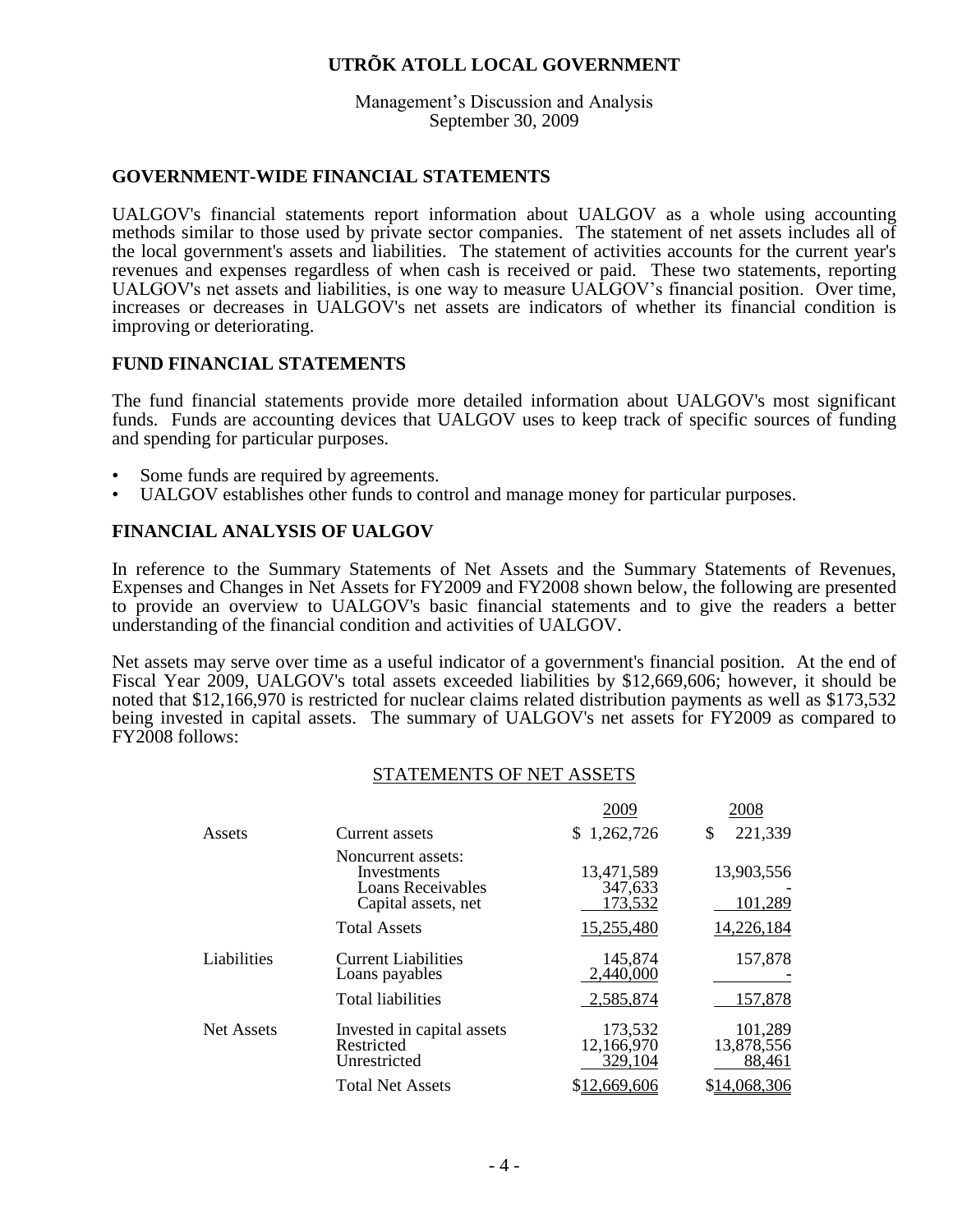Management's Discussion and Analysis September 30, 2009

Current assets significantly increased by \$1,041,387 or 470% from FY2008 balances. The increase is brought about by an increase of \$184,016 or 217% in cash and cash equivalent balances and a significant increase of \$857,371 or 627% in receivable balances.

- \$62,996 or 23% of the total cash balance pertains to remaining bank loan proceeds after the quarterly and land/annual distributions and advance payments made during the year.
- \$86,102 or 32% of the total cash balance represents the cash grant from Embassy of Japan given during FY2009 to be used in building a community hall on Utrik Atoll. The community hall is set to be built in FY2010.
- In January 2009, UALGOV started paying in advance two years of the quarterly and annual distributions to its recipients using the bank loan proceeds received in December 2008. At the end of FY2009, the receivables account pertaining to advances for FY2010 and a portion of FY2011 amounted to \$1,083,510.

Investments decreased by \$431,967 or 3% from FY2008 balances. The slight decrease is brought about by the low performance of the Claims Trust Fund and the volatility of the overall U.S. stock market. The CTF showed net investment earnings of \$434,255 for the year while it continued to be the significant source of funding for the general operations of the local government. The bank loan made during the year largely aided the CTF in paying the quarterly and annual distributions. Only one quarterly distribution payment was drawn out from the CTF during the year and the rest had been paid using the bank loan proceeds. Although the CTF registered net earnings of \$434,255, it was not sufficient to cover the drawdowns for the operations of the local government and bank loan interest payments totaling to \$866,222.

Capital assets, net of depreciation increased by \$72,243 or 71% of last year's balances. The increase in capital assets was brought about by the current year's depreciation expense of \$11,440 offset by capital additions of \$83,683 during the year. Please refer to note 4 to the accompanying financial statements for additional information concerning capital assets.

Loan payable is the result of the bank loan made during the year. Please refer to note 6 to the accompanying financial statements for additional information concerning long-term debt.

At the end of FY2009, UALGOV's net assets decreased by \$1,398,700 from \$14,068,306 at the close of FY2008 down to \$12,669,606 at end of FY2009.

Activities for the year resulted in an increase in revenues of \$1,996,181 or 184% from last year's figures, from negative \$1,082.644 in FY2008 to positive \$913,537 in FY2009. Although the income increased this year, it was still not enough to cover the expenses for the year. Expenses slightly increased by \$84,783 or 4% from FY2008 balances from \$2,227,454 for last year to \$2,312,237 for FY2009. This increase in revenues and expenses resulted in an overall positive change in net assets of \$1,911,398 or 58% from last year, from negative \$3,310,098 for last year to negative \$1,398,700 at end of FY2009.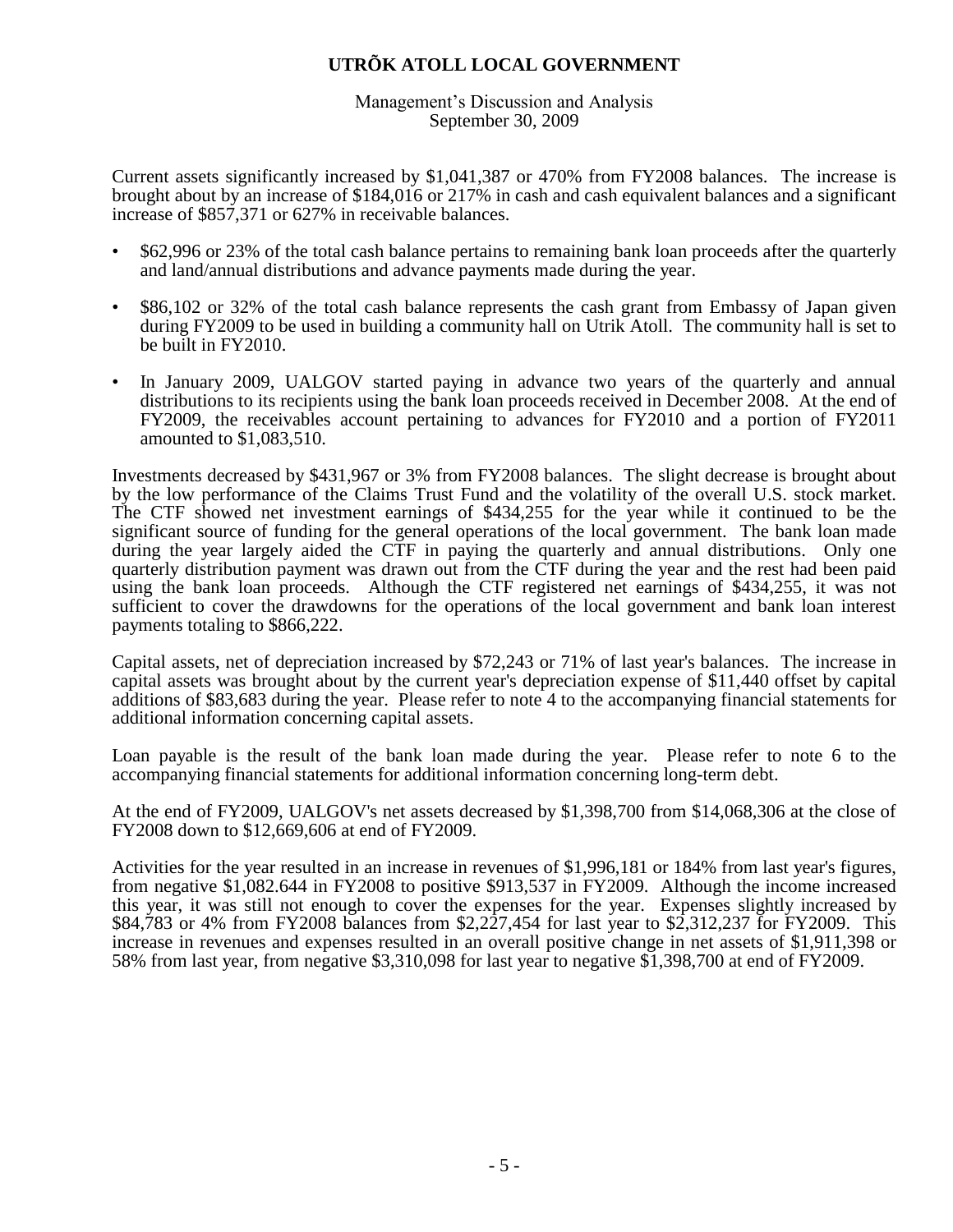Management's Discussion and Analysis September 30, 2009

#### STATEMENTS OF REVENUES, EXPENSES AND CHANGES IN NET ASSETS

|                                                                                                                                                                                                                  | 2009                                                                      | 2008                                                            |
|------------------------------------------------------------------------------------------------------------------------------------------------------------------------------------------------------------------|---------------------------------------------------------------------------|-----------------------------------------------------------------|
| Revenues:<br><b>Grants</b><br>Dividends and interest<br>Net change in fair value of investments<br>Other                                                                                                         | \$<br>251,882<br>385,118<br>222,383<br>54,154                             | \$<br>148,920<br>391,699<br>(1,646,722)<br>23,459               |
| Total revenues                                                                                                                                                                                                   | 913,537                                                                   | (1,082,644)                                                     |
| Less expenses:<br>Distributions and nuclear claims related<br>Administration and finance<br>Mayor and council<br>Investment management activities<br>Food program<br>Interest on long-term debt<br>Public safety | 1,342,672<br>337,111<br>274,335<br>173,246<br>108,044<br>56,349<br>20,480 | 1,387,042<br>213,302<br>326,314<br>155,642<br>122,091<br>23,063 |
| Total expenses                                                                                                                                                                                                   | 2,312,237                                                                 | 2,227,454                                                       |
| Change in net assets<br>Net assets at the beginning of the year                                                                                                                                                  | (1,398,700)<br>14,068,306                                                 | (3,310,098)<br>17,378,404                                       |
| Net assets at the end of the year                                                                                                                                                                                | 12,669,606                                                                | 14,068,306                                                      |

Highlight of changes in net assets is as follows:

- Increase in grants for the year was brought about by the US DOI-Fiscal Management Improvement Project Grant that provided \$77,000 for year FY2009 and the utilization of the remaining balance of deferred income for proceeds from sale of NOAA boat in FY2007 that amounted to \$22,656 for this fiscal year.
- Dividends and interest earned from Investments slightly decreased by \$6,581 or 2%.
- Increase of \$1,869,105 or 113% in the value of investments was due mainly to the realized and unrealized gains in the value of UALGOV trust fund invested in the U.S. stock market.
- Increase in interest expense of \$56,349 pertains to interest payments on a bank loan obtained in FY2009 for the purpose of funding distributions made by the LDA.
- Increase in Administration and Finance expenses is due mainly to the following:
	- \$21,229 increase in salaries and taxes due to newly hired employees in FY2009.
	- \$15,335 increase in office equipment due to upgrade of accounting software and office computer network cost for FY2009.
	- \$39,684 is the cost of the boat purchased and repaired for use by residents on Utrik Atoll.
- Decrease in Mayor and Council expenses is due mainly to absence in FY2009 of a special council meeting held on January 2008 to elect a new mayor for Utrik Atoll.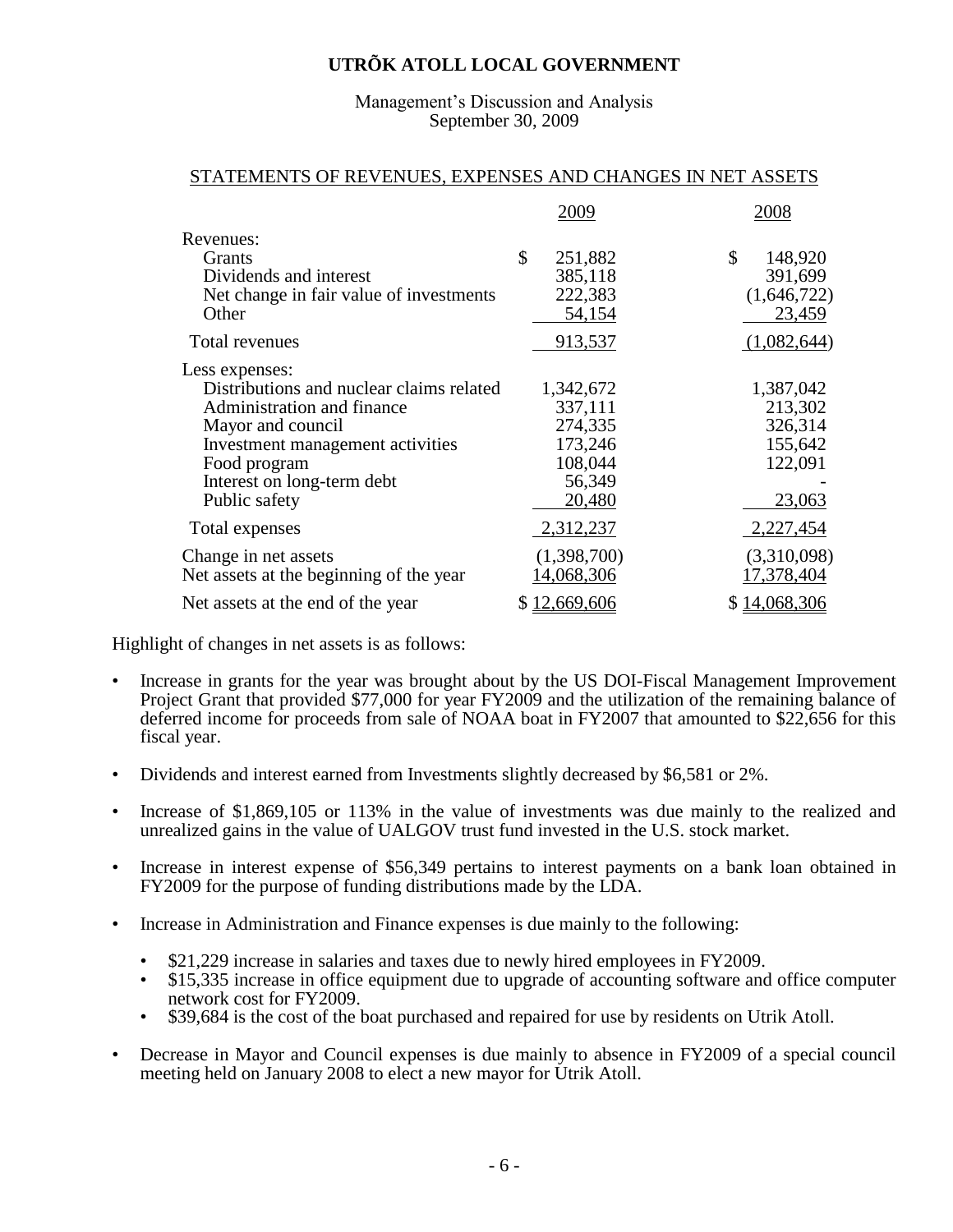Management's Discussion and Analysis September 30, 2009

# **FINANCIAL ANALYSIS OF UALGOV'S FUNDS**

As noted earlier, UALGOV uses fund accounting to ensure and demonstrate compliance with finance related legal requirements. As of the end of fiscal year 2009, UALGOV's governmental funds reported a combined fund balance of \$14,936,074, an increase of \$969,057 or 6.9% from the \$13,967,017 fund balance at the beginning of fiscal year. The increase is primarily due to the receipt of loan proceeds in the amount of \$2,440,000.

### **GENERAL FUND BUDGET ANALYSIS**

For fiscal year 2009, the budget for the General Fund was \$589,190 to be funded primarily by drawdowns from the CTF. The final budget for FY2009 increased by \$254,044 or 43% of the original budget, which included: 1) an increase of \$108,044 for the food program funded by the USDA; 2) an increase of \$120,000 for a desalination plant for Utrik Atoll; and 3) an increase of \$26,000 for a bumbum boat funded by Taiwan. During the year ended September 30, 2009, the deficiency of revenues under expenditures for the General Fund was \$506,318, which was primarily offset by transfers in from the CTF of \$632,973, resulting in a \$12,594 under spending in FY2009.

# **FINANCIAL PLAN AND OUTLOOK**

UALGOV's FY2010 budget amounts to \$2,009,480, which is slightly higher than the FY2009 budget by \$60,290 or 9%. Of this budget amount, \$649,480 or 32% is allotted for the General Fund, which represents the entire increase of \$60,290 compared with the allotment for the General Fund of \$589,190 for FY 2009 .

This increase is due mainly to increase in salaries and taxes for newly hired employees and professional fees for a financial advisor.

UALGOV will receive another \$77,000 from U.S. DOI in FY 2010 under the Fiscal Management Improvement Project Grant. This will be used to fund: 1) the salaries of employees in the finance department; 2) a portion of the office rental; and 3) the purchase of office equipment.

For FY2010, UALGOV budgeted \$1,200,000 for the Local Distribution Authority, of which \$720,000 is intended for four quarterly distributions and \$500,000 for end of calendar year land distribution payments.

### **CONTACTING UALGOV's MANAGEMENT**

This financial report is designed to provide our constituents, donors and customers with a general overview of UALGOV's finances and to demonstrate transparency and accountability for the money it is entrusted to manage. If you have any questions about this report or need additional information, contact the Mayor at P.O. Box 1499. Majuro, Marshall Islands, MH 96960, telephone number (692) 625-3749.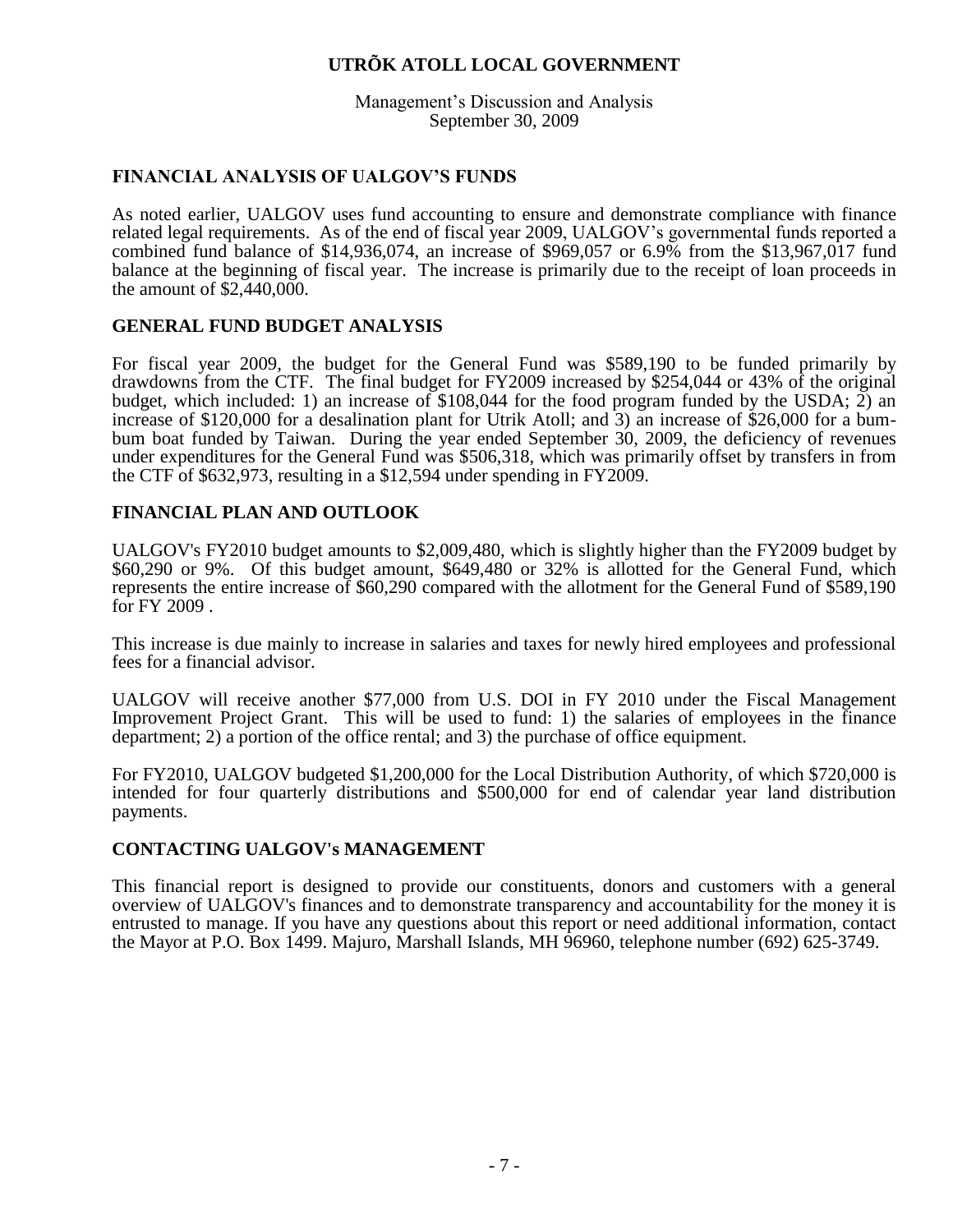| <b>Statement of Net Assets</b> |
|--------------------------------|
| September 30, 2009             |

# **ASSETS**

| Current assets:                                 |                  |
|-------------------------------------------------|------------------|
| Cash and cash equivalents                       | \$<br>268,637    |
| Receivables, net                                | 994,089          |
|                                                 |                  |
| Total current assets                            | 1,262,726        |
| Noncurrent assets:                              |                  |
| Restricted assets:                              |                  |
| Investments                                     | 13,471,589       |
| Loans receivable                                | 347,633          |
| Capital assets, net of accumulated depreciation | 173,532          |
|                                                 |                  |
| Total noncurrent assets                         | 13,992,754       |
|                                                 |                  |
| Total assets                                    | 15,255,480<br>\$ |
| <b>LIABILITIES</b>                              |                  |
| <b>Current liabilities:</b>                     |                  |
| Accounts payable                                | \$<br>33,387     |
| Distributions payable                           | 2,387            |
| Other liabilities and accruals                  | 110,100          |
|                                                 |                  |
| Total current liabilities                       | 145,874          |
|                                                 |                  |
| Noncurrent liabilities:                         |                  |
| Loan payable                                    | 2,440,000        |
|                                                 |                  |
| <b>Total liabilities</b>                        | 2,585,874        |
| Commitments and contingencies                   |                  |
| <b>NET ASSETS</b>                               |                  |
| Invested in capital assets                      | 173,532          |
| Restricted for:                                 |                  |
|                                                 |                  |
| Nonexpendable                                   | 11,031,589       |
| Expendable                                      | 1,135,381        |
| Unrestricted                                    | 329,104          |
| Total net assets                                | 12,669,606       |
| Total liabilities and net assets                | 15,255,480<br>\$ |
|                                                 |                  |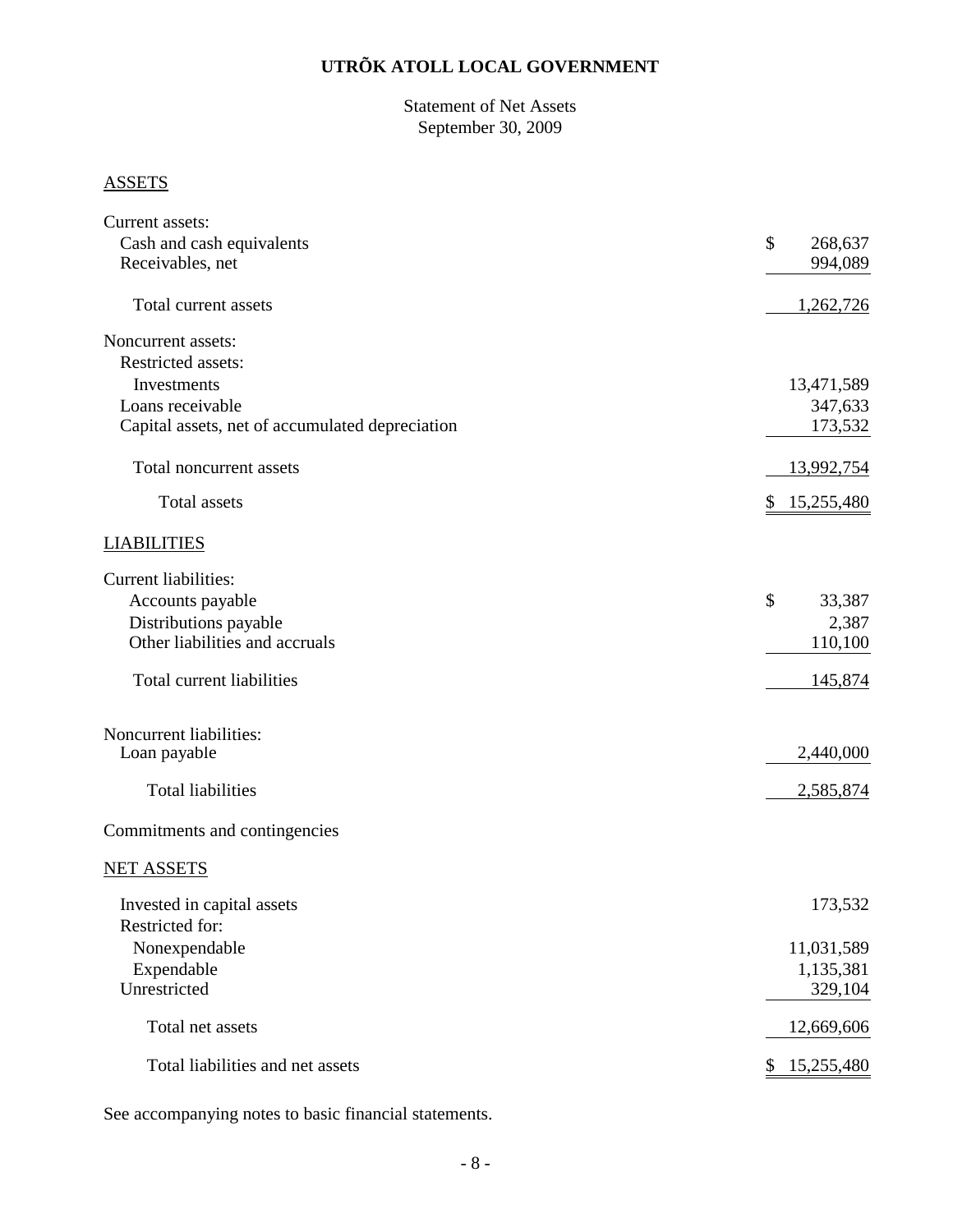# Statement of Activities Year Ended September 30, 2009

|                                                 |       |                                     |                                          | Program<br>Revenues |              |                                                                 |
|-------------------------------------------------|-------|-------------------------------------|------------------------------------------|---------------------|--------------|-----------------------------------------------------------------|
|                                                 |       | <b>Expenses</b>                     | Operating<br>Grants and<br>Contributions |                     |              | Net (Expense)<br>Revenue and<br>Changes in<br><b>Net Assets</b> |
| <b>Functions/Programs</b>                       |       |                                     |                                          |                     |              |                                                                 |
| Governmental activities:                        |       |                                     |                                          |                     |              |                                                                 |
| Mayor and council<br>Administration and finance | \$    | 274,335<br>337,111                  | $\mathcal{S}$                            | 99,371<br>59,044    | $\mathbb{S}$ | (174, 964)<br>(278,067)                                         |
| Public safety                                   |       | 20,480                              |                                          |                     |              | (20, 480)                                                       |
| Food program                                    |       | 108,044                             |                                          | 108,044             |              |                                                                 |
| Interest on long-term debt                      |       | 56,349                              |                                          |                     |              | (56, 349)                                                       |
| Nuclear claims related                          |       | 1,515,918                           |                                          | 607,501             |              | (908, 417)                                                      |
|                                                 |       | 2,312,237                           |                                          | 873,960             |              | (1,438,277)                                                     |
|                                                 |       | General revenues:                   |                                          |                     |              |                                                                 |
|                                                 | Other |                                     |                                          |                     |              | 39,577                                                          |
|                                                 |       | Change in net assets                |                                          |                     |              | (1,398,700)                                                     |
|                                                 |       | Net assets at beginning of the year |                                          |                     |              | 14,068,306                                                      |
|                                                 |       | Net assets at end of the year       |                                          |                     | \$           | 12,669,606                                                      |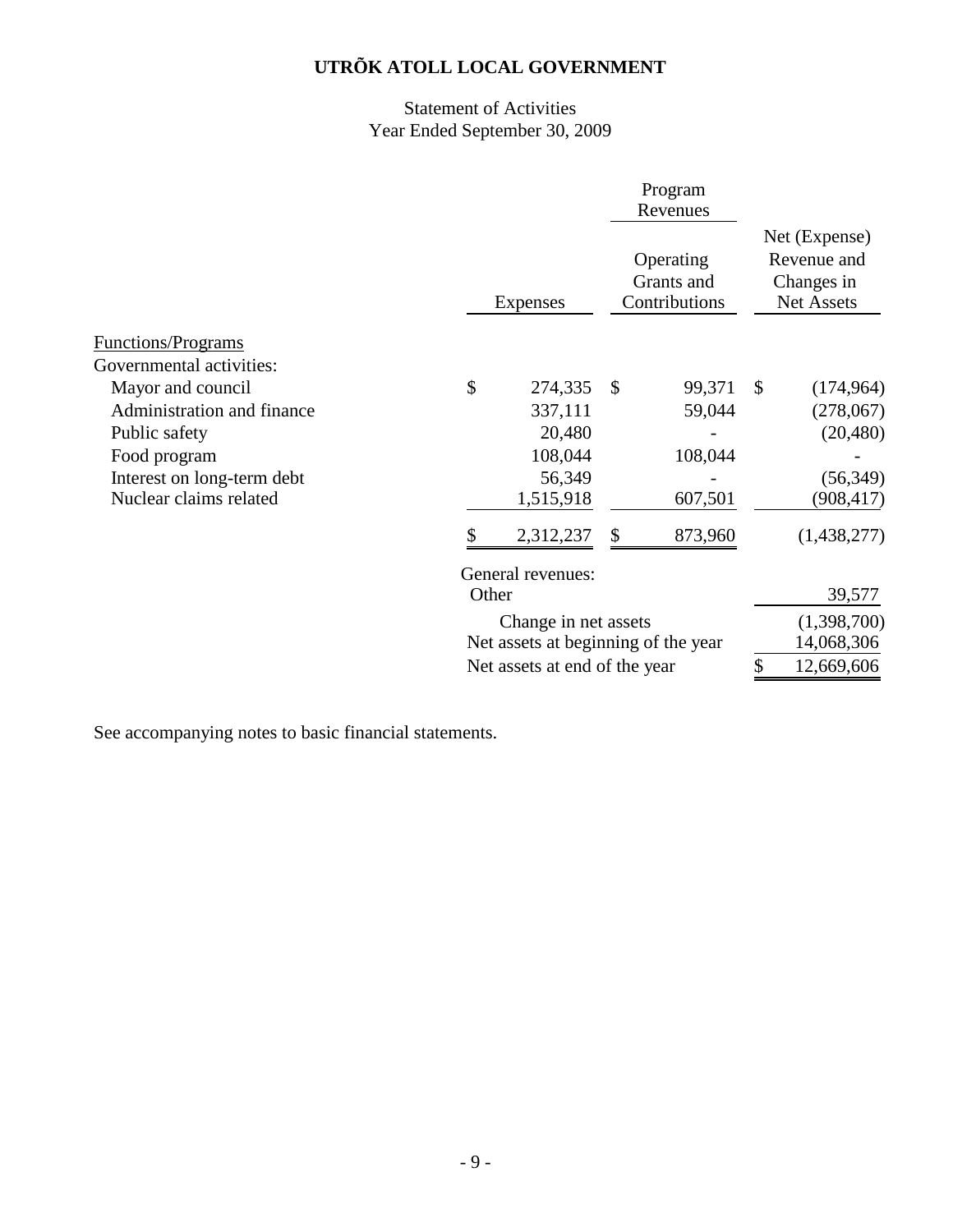### Balance Sheet Governmental Funds September 30, 2009

|                                                                                             |                                       | Special<br>Revenue<br>Local                                                                                                                                                                             |                        | Permanent    |               |                                 |
|---------------------------------------------------------------------------------------------|---------------------------------------|---------------------------------------------------------------------------------------------------------------------------------------------------------------------------------------------------------|------------------------|--------------|---------------|---------------------------------|
| <b>ASSETS</b>                                                                               | General                               | Distribution<br>Authority                                                                                                                                                                               | Claims<br><b>Trust</b> |              |               | Total                           |
| Cash and cash equivalents<br>Receivables, net<br>Due from other funds<br>Restricted assets: | \$<br>256,287<br>471,482              | \$<br>12,350<br>870,240<br>255,178                                                                                                                                                                      | \$                     |              | $\mathcal{S}$ | 268,637<br>1,341,722<br>255,178 |
| Investments                                                                                 |                                       |                                                                                                                                                                                                         |                        | 13,471,589   |               | 13,471,589                      |
|                                                                                             | \$<br>727,769                         | \$<br>1,137,768                                                                                                                                                                                         |                        | \$13,471,589 | \$            | 15,337,126                      |
| <b>LIABILITIES AND FUND BALANCES</b>                                                        |                                       |                                                                                                                                                                                                         |                        |              |               |                                 |
| Liabilities:<br>Accounts payable                                                            | \$<br>33,387                          | \$                                                                                                                                                                                                      | \$                     |              | \$            | 33,387                          |
| Distributions payable<br>Other liabilities and accruals                                     | 110,100                               | 2,387                                                                                                                                                                                                   |                        |              |               | 2,387<br>110,100                |
| Due to other funds                                                                          | 255,178                               |                                                                                                                                                                                                         |                        |              |               | 255,178                         |
| <b>Total liabilities</b>                                                                    | 398,665                               | 2,387                                                                                                                                                                                                   |                        |              |               | 401,052                         |
| Fund balances:<br>Reserved for:                                                             |                                       |                                                                                                                                                                                                         |                        |              |               |                                 |
| Claims<br><b>Related</b> assets                                                             | 247,616                               | 864,240                                                                                                                                                                                                 |                        | 13,471,589   |               | 13,471,589<br>1,111,856         |
| Unreserved                                                                                  | 81,488                                | 271,141                                                                                                                                                                                                 |                        |              |               | 352,629                         |
| Total fund balances                                                                         | 329,104                               | 1,135,381                                                                                                                                                                                               |                        | 13,471,589   |               | 14,936,074                      |
| Total liabilities and fund balances                                                         | \$<br>727,769                         | \$<br>1,137,768                                                                                                                                                                                         |                        | \$13,471,589 |               |                                 |
|                                                                                             |                                       | Amounts reported for governmental activities in the<br>statement of net assets are different because:<br>Long-term liabilities are not due and payable in the<br>current period and, therefore, are not |                        |              |               |                                 |
|                                                                                             | reported in the funds                 | Capital assets used in governmental activities are<br>financial resources and, therefore, are not                                                                                                       |                        |              |               | (2,440,000)                     |
|                                                                                             | reported in the funds                 |                                                                                                                                                                                                         |                        |              |               | 173,532                         |
|                                                                                             | Net assets of governmental activities |                                                                                                                                                                                                         |                        |              | \$            | 12,669,606                      |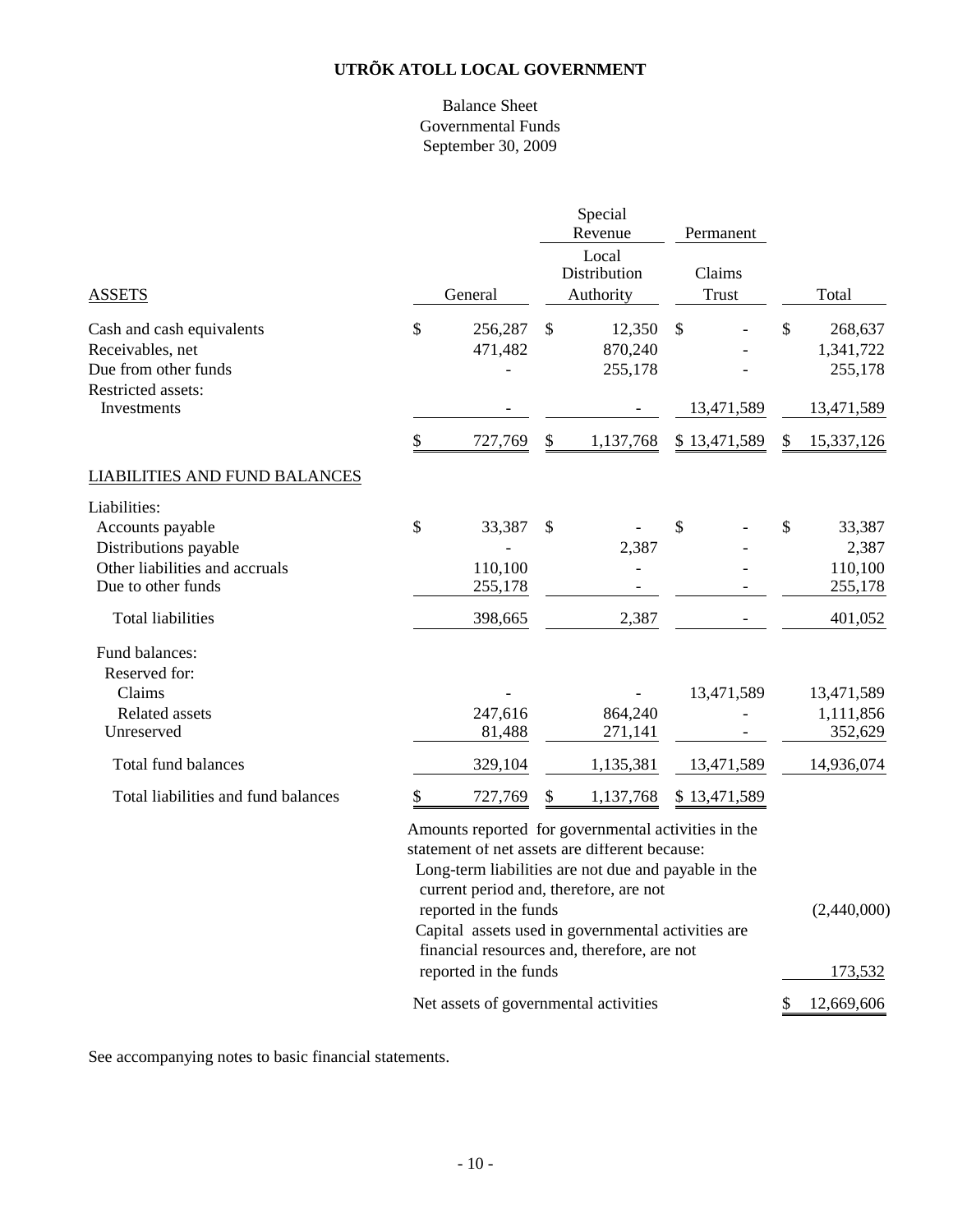# Statement of Revenues, Expenditures and Changes in Fund Balances (Deficit) Governmental Funds Year Ended September 30, 2009

|                                              |               | Special<br>Revenue    | Permanent        |                  |
|----------------------------------------------|---------------|-----------------------|------------------|------------------|
|                                              |               | Local<br>Distribution | Claims           |                  |
|                                              | General       | Authority             | <b>Trust</b>     | Total            |
| Revenues:                                    |               |                       |                  |                  |
| Federal and other grants                     | \$<br>251,882 | \$                    |                  | \$<br>251,882    |
| RepMar appropriation                         | 14,577        |                       |                  | 14,577           |
| Net change in the fair value of investments  |               |                       | 222,383          | 222,383          |
| Dividends and interest                       |               |                       | 385,118          | 385,118          |
| Other                                        | 39,436        | 141                   |                  | 39,577           |
| Total revenues                               | 305,895       | 141                   | 607,501          | 913,537          |
| Expenditures:                                |               |                       |                  |                  |
| Current:                                     |               |                       |                  |                  |
| Mayor and council                            | 262,895       |                       |                  | 262,895          |
| Administration and finance                   | 337,111       |                       |                  | 337,111          |
| Public safety                                | 20,480        |                       |                  | 20,480           |
| Food program                                 | 108,044       |                       |                  | 108,044          |
| Nuclear claims related                       |               | 1,190,772             | 151,900          | 1,342,672        |
| Investment management                        |               |                       | 173,246          | 173,246          |
| Debt service:                                |               |                       |                  |                  |
| Interest                                     |               |                       | 56,349           | 56,349           |
| Capital outlay                               | 83,683        |                       |                  | 83,683           |
| Total expenditures                           | 812,213       | 1,190,772             | 381,495          | 2,384,480        |
| Excess (deficiency) of revenues over         |               |                       |                  |                  |
| (under) expenditures                         | (506, 318)    | (1,190,631)           | 226,006          | (1,470,943)      |
| Other financing sources (uses):              |               |                       |                  |                  |
| Loan proceeds                                |               |                       | 2,440,000        | 2,440,000        |
| Operating transfers in                       | 632,973       | 2,440,000             |                  | 3,072,973        |
| Operating transfers out                      |               |                       | (3,072,973)      | (3,072,973)      |
| Total other financing sources (uses), net    | 632,973       | 2,440,000             | (632, 973)       | 2,440,000        |
| Net change in fund balances (deficit)        | 126,655       | 1,249,369             | (406, 967)       | 969,057          |
| Fund balances (deficit) at beginning of year | 202,449       | (113,988)             | 13,878,556       | 13,967,017       |
| Fund balances at end of year                 | \$<br>329,104 | \$<br>1,135,381       | \$<br>13,471,589 | \$<br>14,936,074 |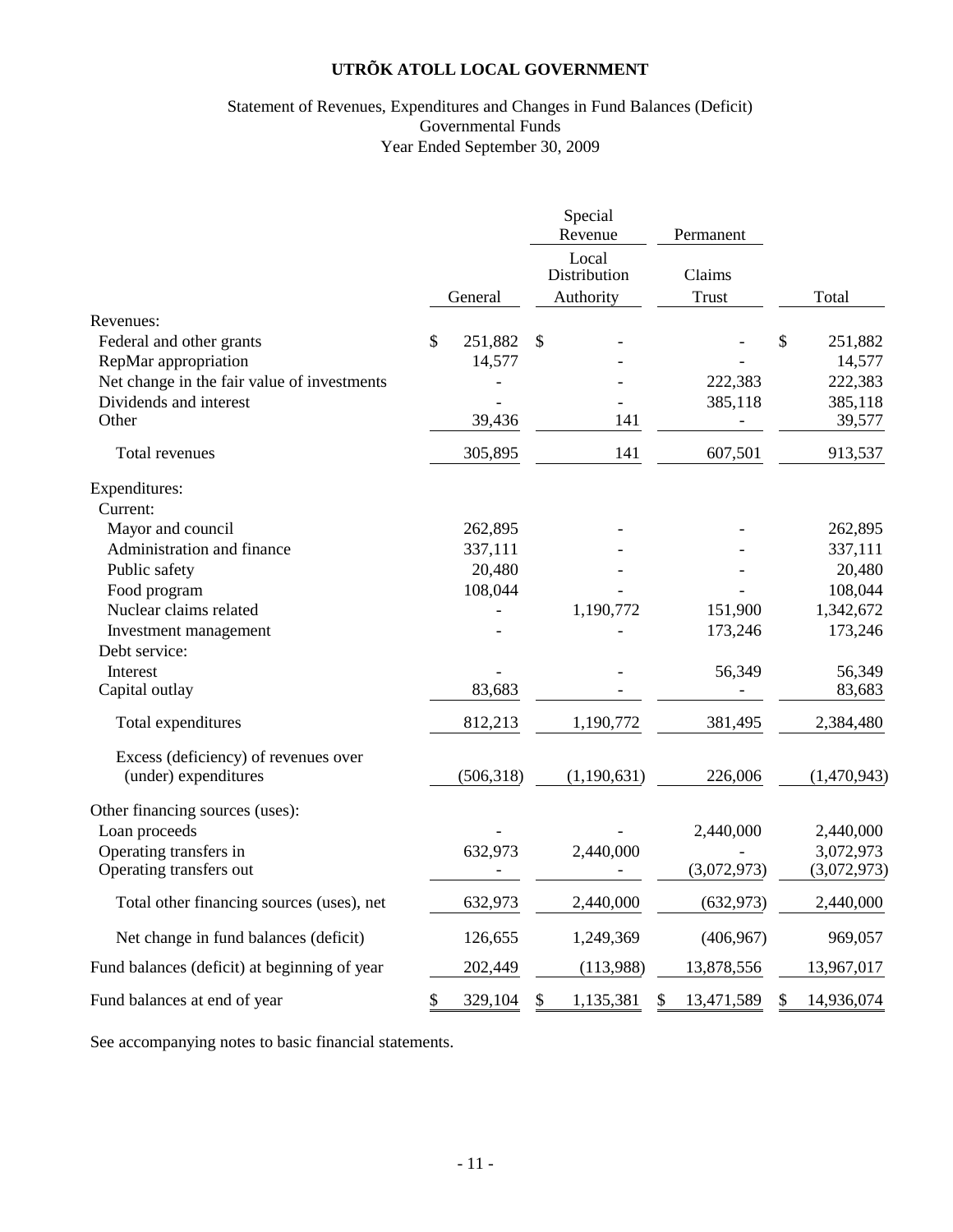to the Statement of Activities Year Ended September 30, 2009 Reconciliation of the Statement of Revenues, Expenditures, and Changes in Fund Balances (Deficit) of Governmental Funds

| Net change in fund balances (deficit) - total governmental funds       |           | \$<br>969,057 |
|------------------------------------------------------------------------|-----------|---------------|
| The issuance of long-term debt (e.g. bonds, leases) provides current   |           |               |
| financial resources to governmental funds, while the repayment of      |           |               |
| principal of long-term debt consumes the current financial resources   |           |               |
| of governmental funds. Neither transaction has any effect on net       |           |               |
| assets. For the current year, these amounts consist of:                |           |               |
| Long-term debt proceeds                                                |           | (2,440,000)   |
| Governmental funds report capital outlays as expenditures.             |           |               |
| However, in the statement of activities, the cost of capital assets is |           |               |
| allocated over their estimated useful lives and reported as            |           |               |
| depreciation expense. For the current year, these amounts consist of:  |           |               |
| Capital outlays                                                        | 83,683    |               |
| Depreciation expense                                                   | (11, 440) |               |
|                                                                        |           | 72,243        |
| Change in net assets of governmental activities                        |           | (1,398,700)   |
|                                                                        |           |               |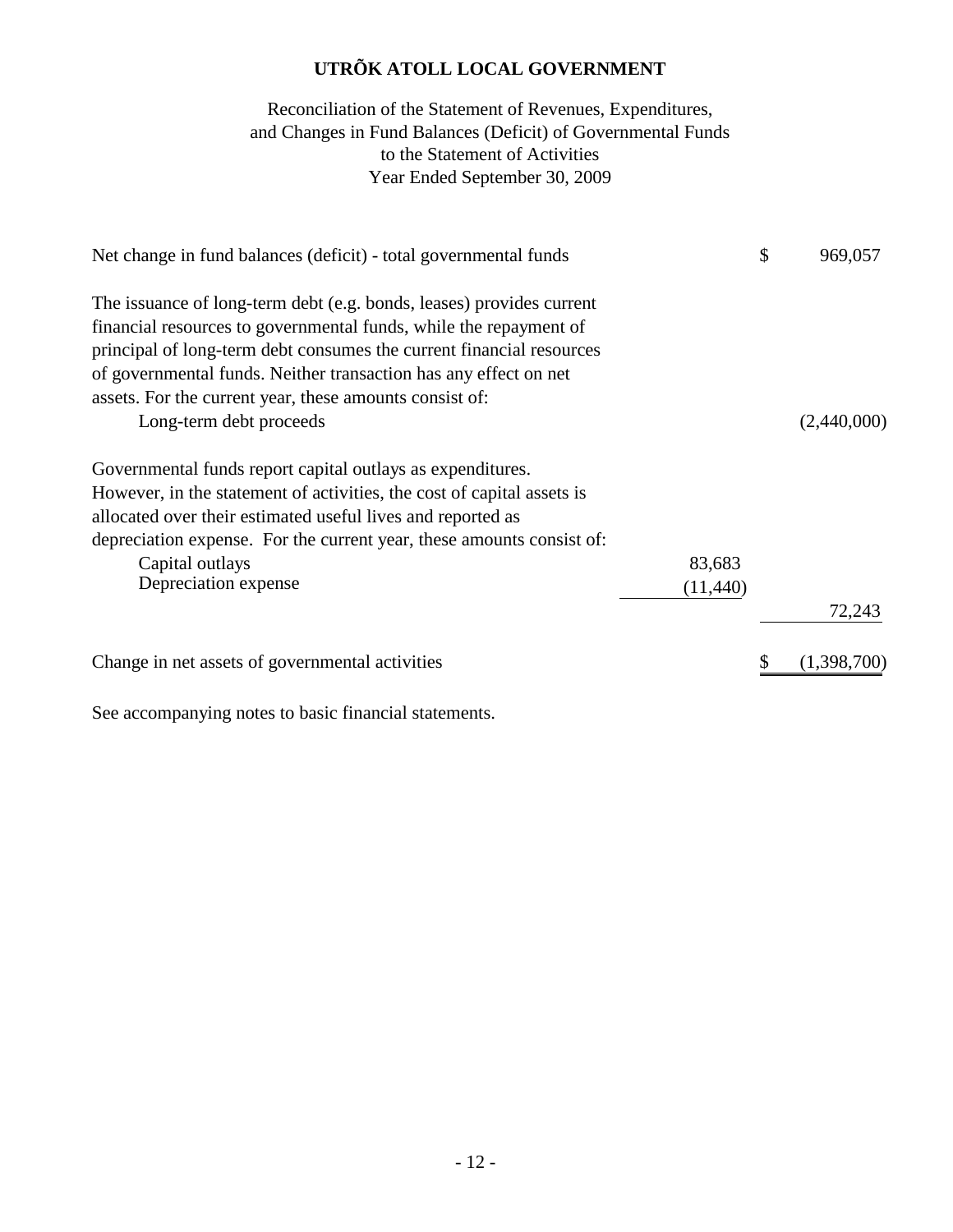Notes to Financial Statements September 30, 2009

#### (1) Organization

The Utrõk Atoll Local Government (UALGOV) was established pursuant to Public Law 1981-2, the Local Government Act of the Republic of the Marshall Islands and operates under the Constitution of the Utrõk Atoll Local Government. UALGOV is governed by an elected mayor and a twenty nine-member council.

#### (2) Summary of Significant Accounting Policies

The accompanying financial statements of UALGOV have been prepared in accordance with accounting principles generally accepted in the United States of America (GAAP), as applied to governmental units. The Governmental Accounting Standards Board (GASB) is the recognized standard-setting body for establishing governmental accounting and financial reporting principles. The more significant of UALGOV's accounting policies are described below.

#### A. Reporting Entity

For financial reporting purposes, UALGOV has included all funds, organizations, agencies, boards, commissions and institutions. UALGOV has also considered all potential component units for which it is financially accountable as well as other entities for which the nature and significance of their relationship with UALGOV are such that exclusion would cause UALGOV's financial statements to be misleading or incomplete. The criteria to be considered in determining financial accountability include whether UALGOV, as the primary government, has appointed a voting majority of an organization's governing body and either has the ability to impose its will on that organization or there is potential for the organization to provide specific financial benefits to or impose specific financial burdens on UALGOV. Financial accountability also exists if an organization is determined to be fiscally dependent on the primary government, although the primary government does not appoint a voting majority of the organization's governing board.

#### B. Government-Wide Financial Statements

The Statement of Net Assets and the Statement of Activities report financial information on all of the non-fiduciary activities of UALGOV. For the most part, the effect of interfund activity has been eliminated from these statements. UALGOV's activities are defined as governmental activities, which are supported by intergovernmental revenues and other nonexchange revenues.

The Statement of Net Assets presents all of UALGOV's non-fiduciary assets and liabilities, with the difference reported as net assets. Net assets are reported in three categories:

- Invested in capital assets, net of related debt consists of capital assets, net of accumulated depreciation and reduced by outstanding balances for bonds, notes and other debt that are attributed to the acquisition, construction or improvement of those assets.
- Restricted net assets nonexpendable consists of permanent funds in which donors or other outside sources have stipulated that the principal is to be maintained inviolate and in perpetuity, and invested for the purpose of producing present and future income, which may either be expended or added to the principal.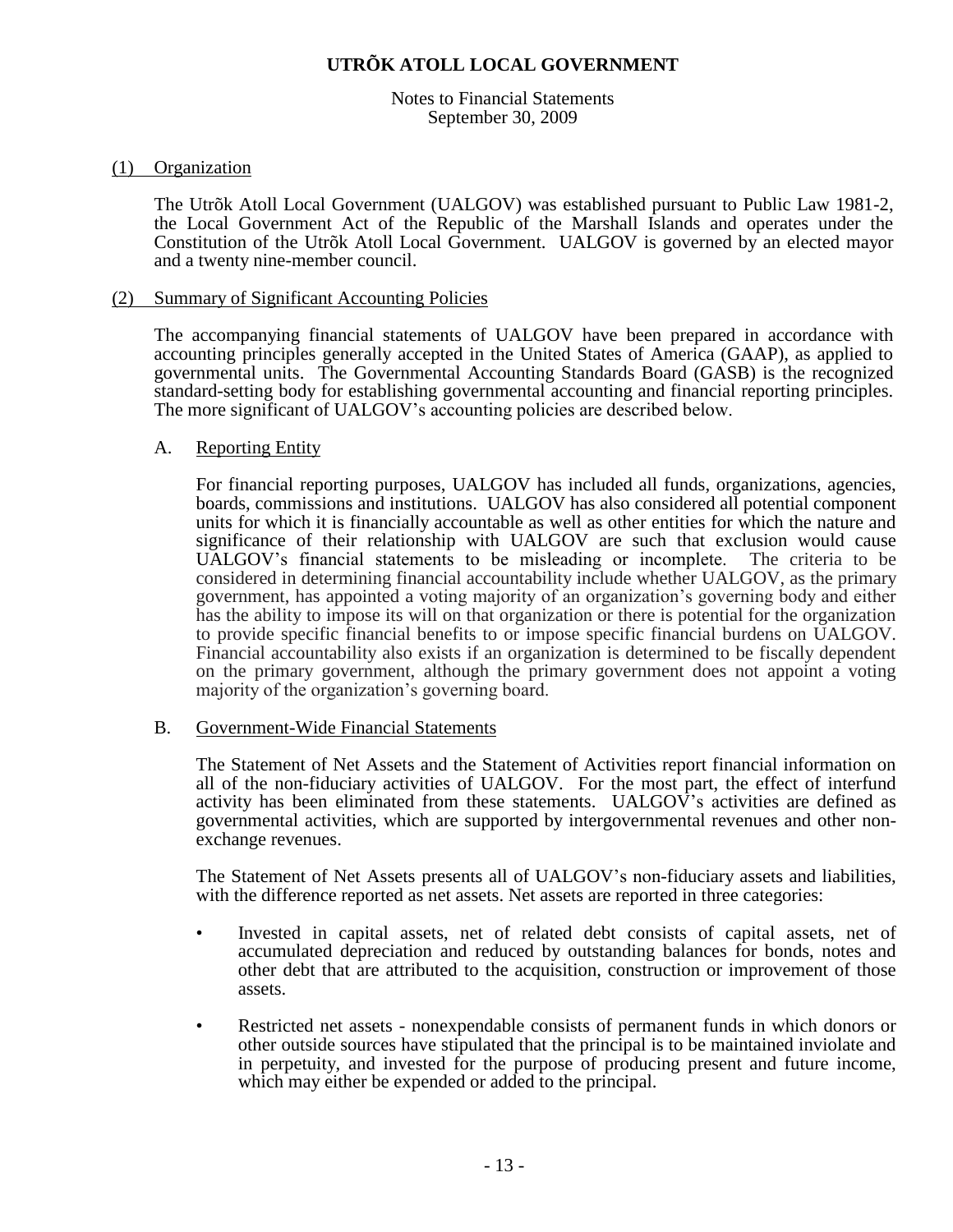Notes to Financial Statements September 30, 2009

#### (2) Summary of Significant Accounting Policies, Continued

- B. Government-Wide Financial Statements, Continued
	- Restricted net assets **-** expendable consists of resources in which UALGOV is legally or contractually obligated to spend resources in accordance with restrictions either externally imposed by creditors, grantors, contributors, and the like, or imposed by law.
	- Unrestricted net assets consist of net assets, which do not meet the definition of the two preceding categories. Unrestricted net assets often are designated, (for example, internally restricted), to indicate that management does not consider them to be available for general operations.

The Statement of Activities demonstrates the degree to which the direct expenses of given functions or segments are offset by program revenues. Direct expenses are those that are clearly identifiable within a specific function or segment. Program revenues include charges to customers or applicants who purchase, use, or directly benefit from goods, services, or privileges that are restricted to meeting the operational or capital requirements of a particular function. Taxes and other items not meeting the definition of program revenues are, instead, reported as general revenue.

#### C. Fund Financial Statements

Separate financial statements are provided for governmental funds. Major individual governmental funds are reported as separate columns in the fund financial statements pursuant to GASB reporting standards.

UALGOV reports its financial position and results of operations in funds, each of which is considered a separate accounting entity. The operations of each fund are accounted for with a set of self-balancing accounts that comprise its assets, liabilities, fund equity, revenues and expenditures/expenses. Transactions between funds within a fund type, if any, have not been eliminated.

#### D. Measurement Focus and Basis of Accounting

Government-wide Financial Statements:

The government-wide financial statements are reported using the economic resources management focus and the accrual basis of accounting. Revenues are recorded when earned and expenses are recorded when a liability is incurred, regardless of the timing of related cash flows. Grants and similar items are recognized as revenue as soon as all eligibility requirements imposed by the provider have been met.

Amounts reported as program revenue include 1) charges to customers or applicants for goods, services, or privileges provided, 2) operating grants and contributions, and 3) capital grants and contributions. Internally dedicated resources are reported as general revenues rather than as program revenues. General revenue is derived from taxation, investment income and other fees that are not allocated to specific programs.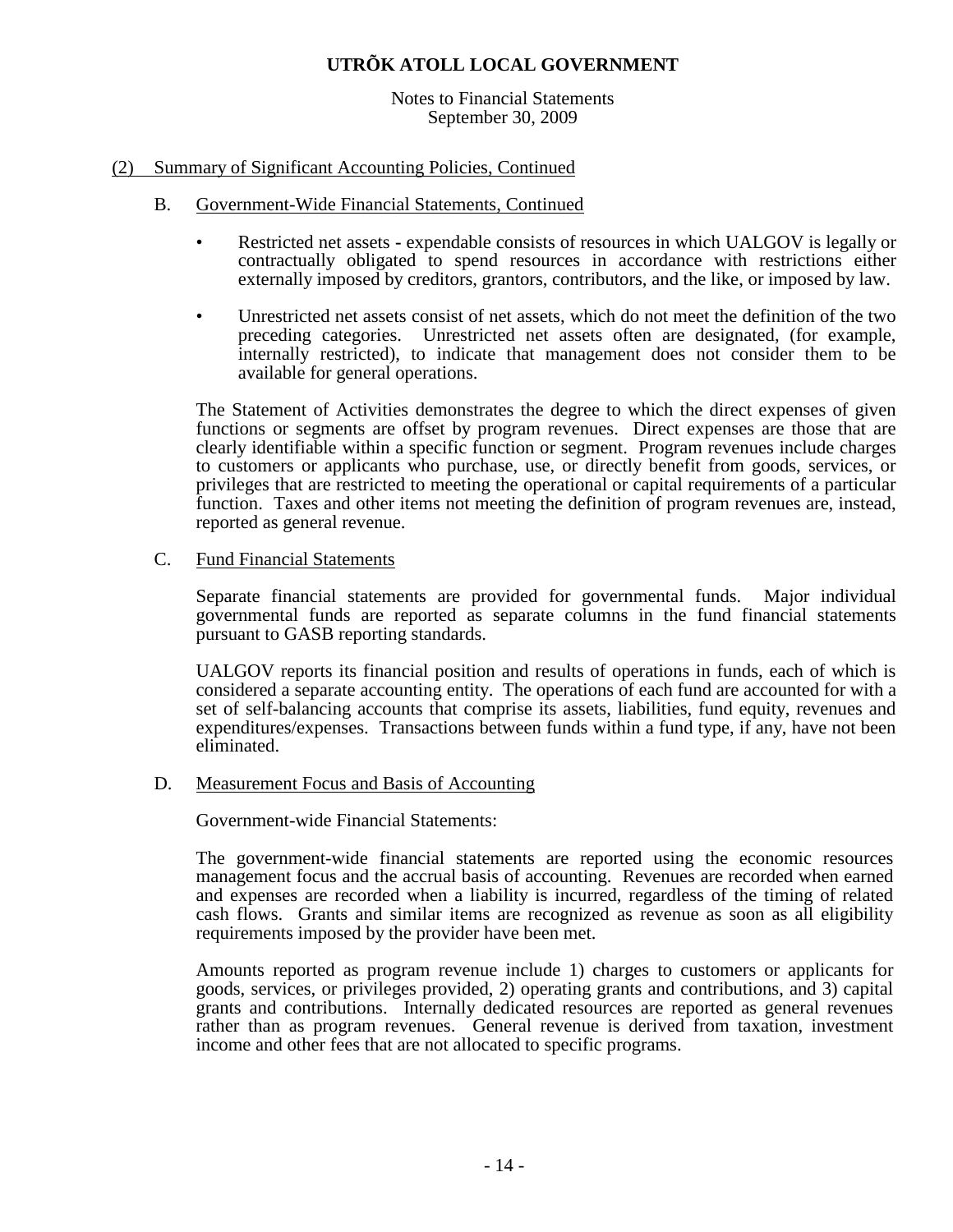Notes to Financial Statements September 30, 2009

#### (2) Summary of Significant Accounting Policies, Continued

#### D. Measurement Focus and Basis of Accounting, Continued

Governmental Fund Financial Statements:

Governmental fund financial statements account for the general governmental activities of UALGOV and are reported using the current financial resources measurement focus and the modified accrual basis of accounting. Revenues are recognized as they become susceptible to accrual; generally when they are both measurable and available. Revenues are considered to be available when they are collectible within the current period or soon enough thereafter to pay liabilities of the current period. For this purpose, UALGOV considers revenues to be available if they are collected within 90 days of the end of the current fiscal period.

Significant revenues susceptible to accrual include federal grants. Miscellaneous revenues from other financing sources are recognized when received in cash because they are generally not measurable until actually received. Investment earnings are recorded as earned, since they are both measurable and available. Investments and related investment earnings are recorded at fair value. Fair value is the amount at which a financial instrument could be exchanged in a current transaction between willing parties, other than in a forced or liquidation sale. Expenditures generally are recorded in the period in which the related fund liability is incurred, as under accrual accounting. However, debt service expenditures, as well as expenditures related to compensated absences and claims and judgments, are recorded only when payment is due.

UALGOV reports the following governmental fund types:

i. General Fund

This fund is the primary operating fund of UALGOV. It is used to account for all governmental transactions, except those required to be accounted for in another fund.

ii. Special Revenue Fund

This fund accounts for specific revenue resources that have been aggregated according to enabling legislation to support specific governmental activities.

The special revenue fund of UALGOV (the Local Authority Distribution Fund) accounts for funds received under the Utrõk Claims Trust Fund. These funds are distributed by UALGOV to the people of Utrõk based on an approved distribution scheme.

iii. Permanent Fund

This fund accounts for resources that are legally restricted to the extent that only earnings, and not principal, may be used to support programs for the benefit of the government.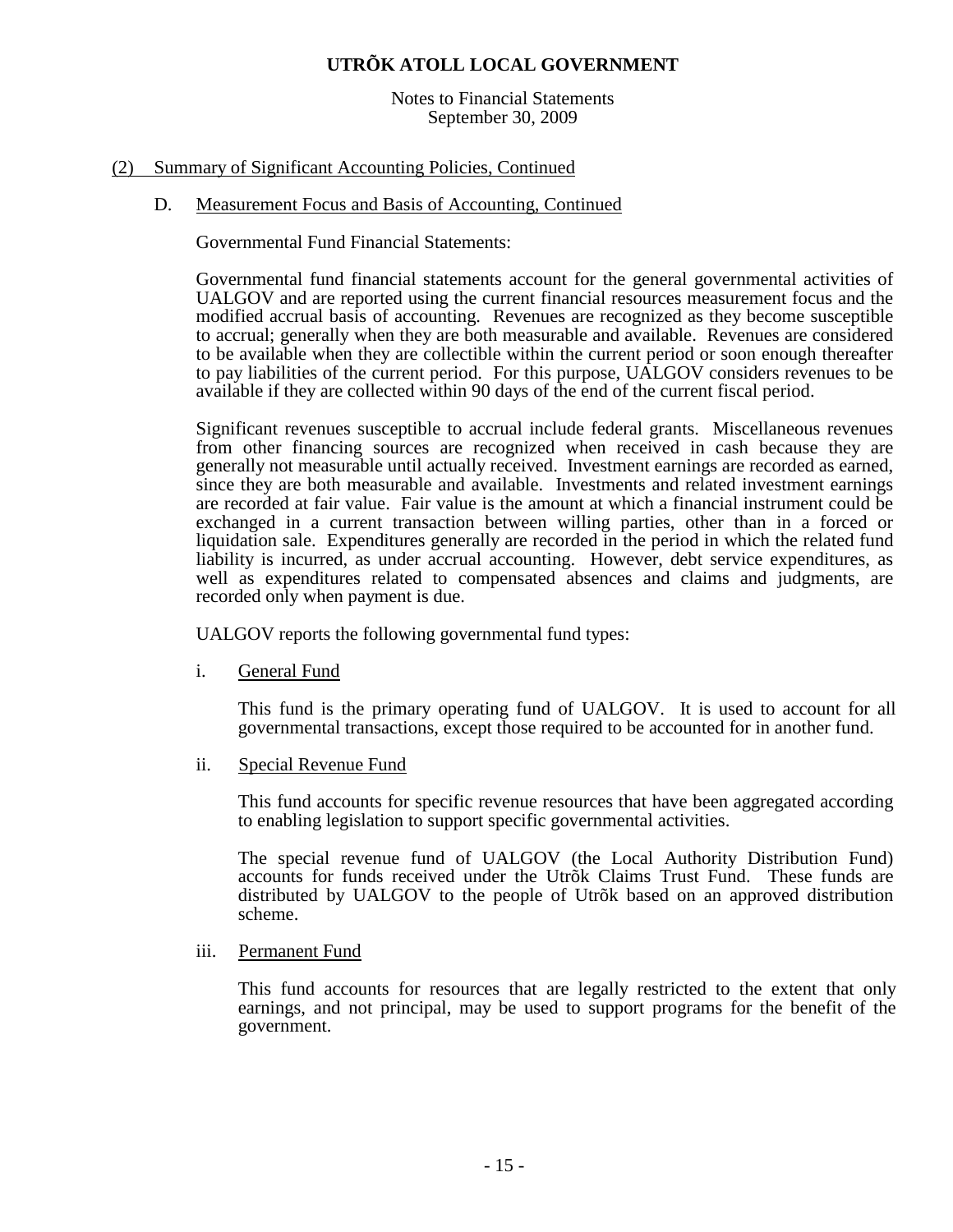#### Notes to Financial Statements September 30, 2009

#### (2) Summary of Significant Accounting Policies, Continued

- D. Measurement Focus and Basis of Accounting, Continued
	- iii. Permanent Fund, Continued

UALGOV's permanent fund (the Claims Trust Fund) accounts for funds received under Article II, Section 4, of the agreement between the Government of the United States and the Government of the Republic of the Marshall Islands for the implementation of Section 177 of the Compact of Free Association (the Compact). In accordance with Article II, Section 8, of the Compact, UALGOV executed the Utrõk Claims Trust Agreement and established the Claims Trust Fund. Pursuant to Section 4.2 of the trust agreement, after the final payment was received on October, 2001, the Claim Trust Fund was required to distribute annually to the people of Utrõk between 15% and 70% of its net income. In addition, pursuant to Section 5.1 of the trust agreement, UALGOV may also invade up to 3% of the corpus of the Claims Trust Fund. Such invasion may occur in the event of an unforeseen natural disaster or other similar circumstance, as determined by the sole discretion of UALGOV Council, in order to prevent hardship to the people of Utrõk. An invasion of the corpus shall not occur more frequently than once every three years.

GASB Statement No. 34, *Basic Financial Statements - and Management's Discussion and Analysis - For State and Local Governments*, as amended by GASB Statement No. 37, *Basic Financial Statements - and Management's Discussion and Analysis - For State and Local Governments*: *Omnibus*, sets forth minimum criteria (percentage of the assets, liabilities, revenues or expenditures/expenses for either fund category or the governmental and enterprise funds combined) for the determination of major funds. Major individual governmental funds are reported as separate columns in the fund financial statements.

E. Cash and Cash Equivalents

Cash and cash equivalents include cash held in demand accounts.

F. Investments

Investments and related investment earnings are recorded at fair value. Fair value is the amount at which a financial instrument could be exchanged in a current transaction between willing parties, other than in a forced or liquidation sale.

G. Receivables

Receivables consist of amounts advanced to individuals, on an unsecured basis, substantially all of whom are situated in the Republic of the Marshall Islands as well as amounts due from U.S. federal agencies for expenditures on federally funded reimbursement and grant programs. Receivables are stated net of estimated allowances for uncollectable accounts, which is determined based upon past collection experience and aging of the accounts. Reimbursements due to UALGOV for expenditures on federally funded reimbursement and grant programs are included as receivables on the governmental fund balance sheet.

Receivables as of September 30, 2009, for the primary government's individual major governmental funds, including applicable allowance for uncollectible accounts, are as follows: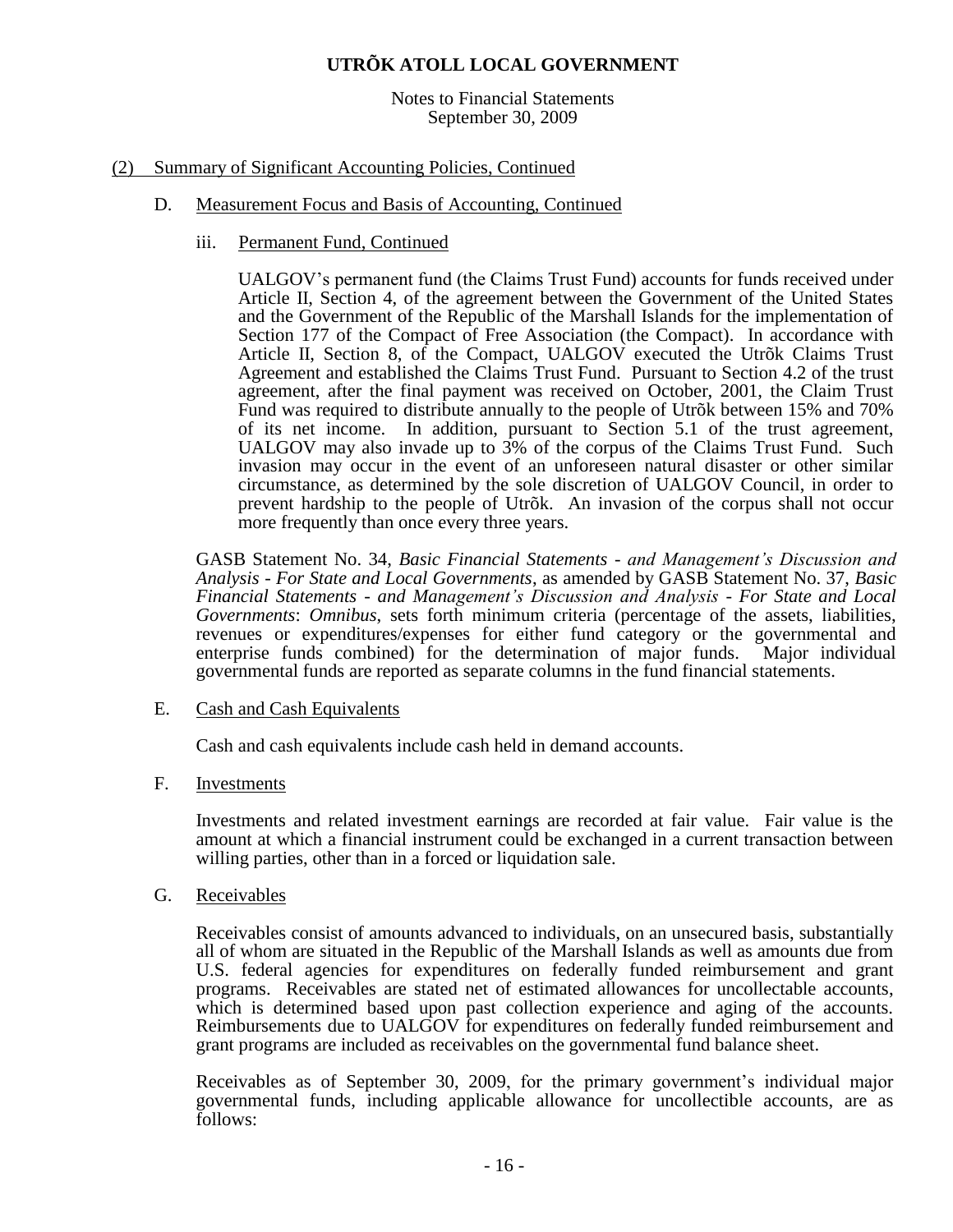#### Notes to Financial Statements September 30, 2009

### (2) Summary of Significant Accounting Policies, Continued

#### G. Receivables, Continued

|                                       | General      | Local<br>Distribution<br>Authority | Claims<br>Trust | <b>Total</b> |
|---------------------------------------|--------------|------------------------------------|-----------------|--------------|
| Receivables:                          |              |                                    |                 |              |
| Due from Federal agencies             | \$<br>91,352 | \$                                 | \$              | \$<br>91,352 |
| Due from RepMar                       | 39,289       |                                    |                 | 39,289       |
| Loans                                 | 247,616      | 864,240                            |                 | 1,111,856    |
| Interest                              | 22,138       |                                    |                 | 22,138       |
| Other                                 | 99,433       | 6,000                              |                 | 105,433      |
|                                       | 499,828      | 870,240                            |                 | 1,370,068    |
| Less: Allowance for doubtful accounts | (28, 346)    |                                    |                 | (28, 346)    |
|                                       | \$471,482    | \$870,240                          | \$              | ,341,722     |

Loans receivable are uncollateralized and accrue interest at 9% per annum.

#### H. Interfund Receivables/Payables

During the course of its operations, UALGOV records transactions between individual funds for goods provided or services rendered. Receivables and payables resulting from transactions between funds are classified as "due from other funds" or "due to other funds" on the governmental funds balance sheet.

Interfund receivables and payables have been eliminated from the statement of net assets.

#### I. Restricted Assets

Certain assets of UALGOV are classified as restricted assets because their use is completely restricted by trust agreements or enabling legislation. Specifically, investments of restricted by trust agreements or enabling legislation. \$13,471,589 recorded in the Claims Trust Fund are restricted in that they are not available to be used in current operations.

#### J. Capital Assets

Capital assets, which include property, plant and equipment and infrastructure assets (e.g. roads, docks, airports, water catchments, and other similar items), whether purchased or constructed, are recorded at historical cost. UALGOV capitalizes all capital assets that exceed \$5,000 and have a useful life greater than one year. Depreciation is provided over the estimated useful lives of the assets through use of the straight-line method. The estimated useful lives of these assets are as follows:

| Airport terminal | 25 years |
|------------------|----------|
| Motor vehicles   | 3 years  |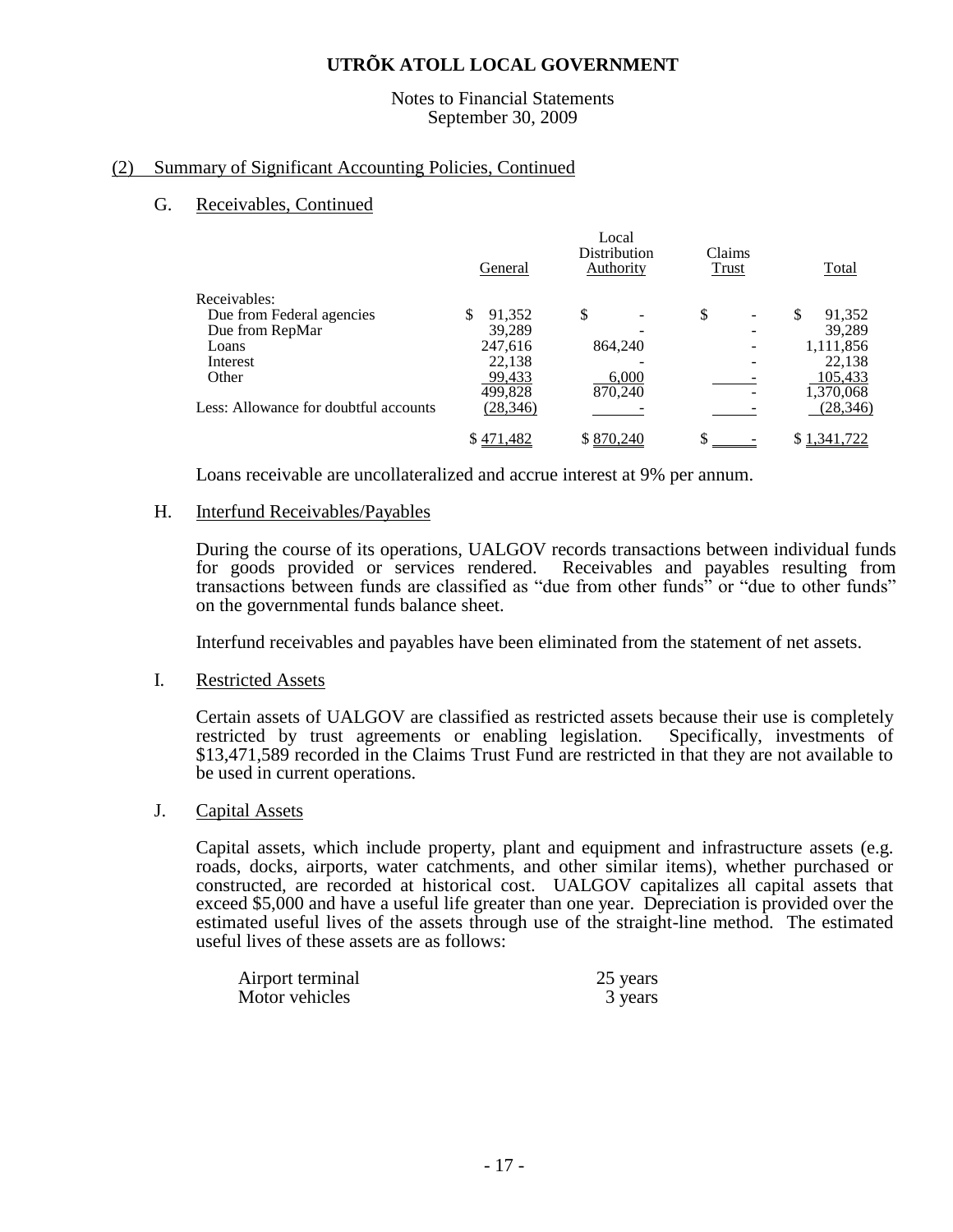Notes to Financial Statements September 30, 2009

#### (2) Summary of Significant Accounting Policies, Continued

#### K. Interfund/Intrafund Transactions

As a general rule, the effect of interfund activity has been eliminated in the government-wide statements. Exceptions to this rule are: 1) activities between funds reported as governmental activities and funds reported as business-type activities and 2) activities between funds that are reported in different functional categories in either the governmental or business-type activities column. Elimination of these activities would distort the direct costs and program revenues for the functions concerned.

#### L. Estimates

The preparation of financial statements in conformity with GAAP requires management to make estimates and assumptions that affect the reported amounts of assets and liabilities and disclosure of contingent assets and liabilities at the date of the general purpose financial statements and the reported amounts of revenues and expenditures/expenses during the reporting period. Actual results could differ from those estimates.

#### M. Compensated Absences

UALGOV recognizes expenditures for annual leave and sick leave when leave is actually taken. Accordingly, unused annual leave and sick leave are not included as an obligation within the governmental funds balance sheet. The estimated accumulated amount of unused sick leave at September 30, 2009, is presently not determinable.

#### N. Fund Equity

In the fund financial statements, governmental funds report reservations of fund balance for amounts that are not available for appropriation or are legally restricted by outside parties for use for a specific purpose. The unreserved fund balances for the governmental funds represent the amount available for budgeting future operations. The reserve for related assets as of September 30, 2009, is represented by the following assets:

|                       | General   | Local<br>Distribution<br>Authority | Claims<br>Trust          | Total     |
|-----------------------|-----------|------------------------------------|--------------------------|-----------|
| Receivables:<br>Loans | \$274,616 | \$864,240                          | <b>Contract Contract</b> | 1,111,856 |

#### O. Total Columns

Total columns are presented primarily to facilitate financial analysis. The Management's Discussion and Analysis includes certain prior year summarized comparative information in total. Such information does not include sufficient detail to constitute a full comparative presentation. Accordingly, such information should be read in conjunction with UALGOV's financial statements for the year ended September 30, 2008 from which summarized information was derived.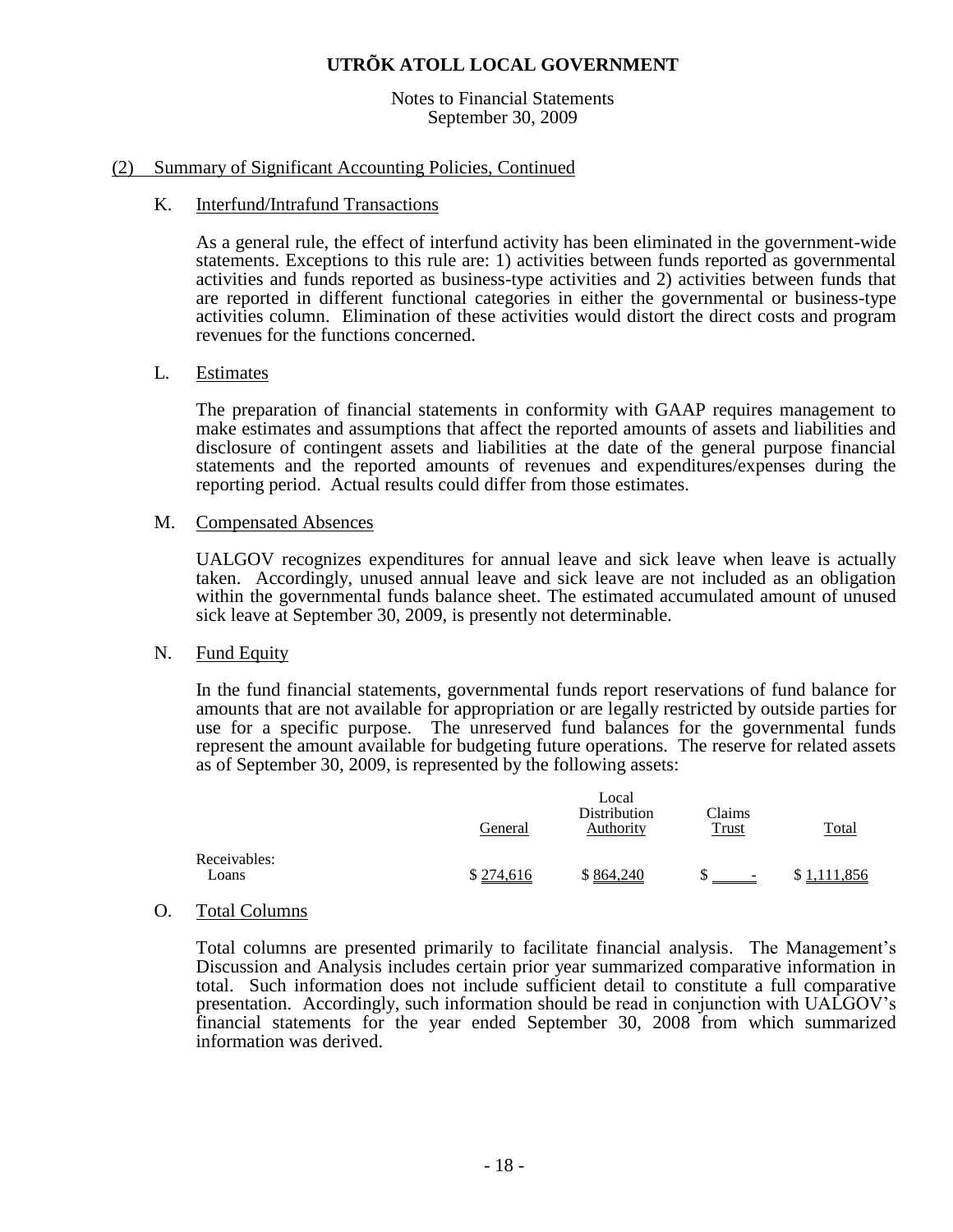Notes to Financial Statements September 30, 2009

#### (2) Summary of Significant Accounting Policies, Continued

#### P. New Accounting Standards

During fiscal year 2009, UALGOV implemented the following pronouncements:

GASB Statement No. 45, *Accounting and Financial Reporting by Employers for Postemployment Benefits Other Than Pensions*, which establishes standards for the measurement, recognition, and display of other postemployment benefits expense/expenditures and related liabilities, note disclosures, and, if applicable, required supplementary information in the financial reports of state and local governmental employers.

GASB Statement No. 49, *Accounting and Financial Reporting for Pollution Remediation Obligations*, which provides guidance and consistency under which a governmental entity would be required to report a liability related to pollution remediation.

GASB Statement No. 52, *Land and Other Real Estate Held as Investments by Endowments*, which improves the quality of financial reporting by requiring endowments to report their land and other real estate investments at fair value, creating consistency in reporting among similar entities that exist to invest resources for the purpose of generating income.

GASB Statement No. 55, *The Hierarchy of Generally Accepted Accounting Principles for State and Local Governments*, which improves financial reporting by contributing to the GASB's efforts to codify all GAAP for state and local governments so that they derive from a single source.

GASB Statement No. 56, *Codification of Accounting and Financial Reporting Guidance Contained in the AICPA Statements on Auditing Standards*, which incorporates accounting and financial reporting guidance previously only contained in the American Institute of Certified Public Accountants (AICPA) auditing literature into the GASB's accounting and financial reporting literature for state and local governments, and addresses three issues from the AICPA's literature - related party transactions, going concern considerations, and subsequent events.

The implementation of these pronouncements did not have a material effect on the accompanying financial statements.

In June 2007, GASB issued statement No. 51, *Accounting and Financial Reporting for Intangible Assets*, which addresses whether and when intangible assets should be considered capital assets for financial reporting purposes. The provisions of this statement are effective for periods beginning after June 15, 2009. Management does not believe that the implementation of this statement will have a material effect on the financial statements of UALGOV.

In June 2008, GASB issued Statement No. 53, *Accounting and Financial Reporting for Derivative Instruments*, which is intended to improve how state and local governments report information about derivative instruments - financial arrangements used by governments to manage specific risks or make investments - in their financial statements. The provisions of this statement are effective for periods beginning after June 15, 2009. Management does not believe that the implementation of this statement will have a material effect on the financial statements of UALGOV.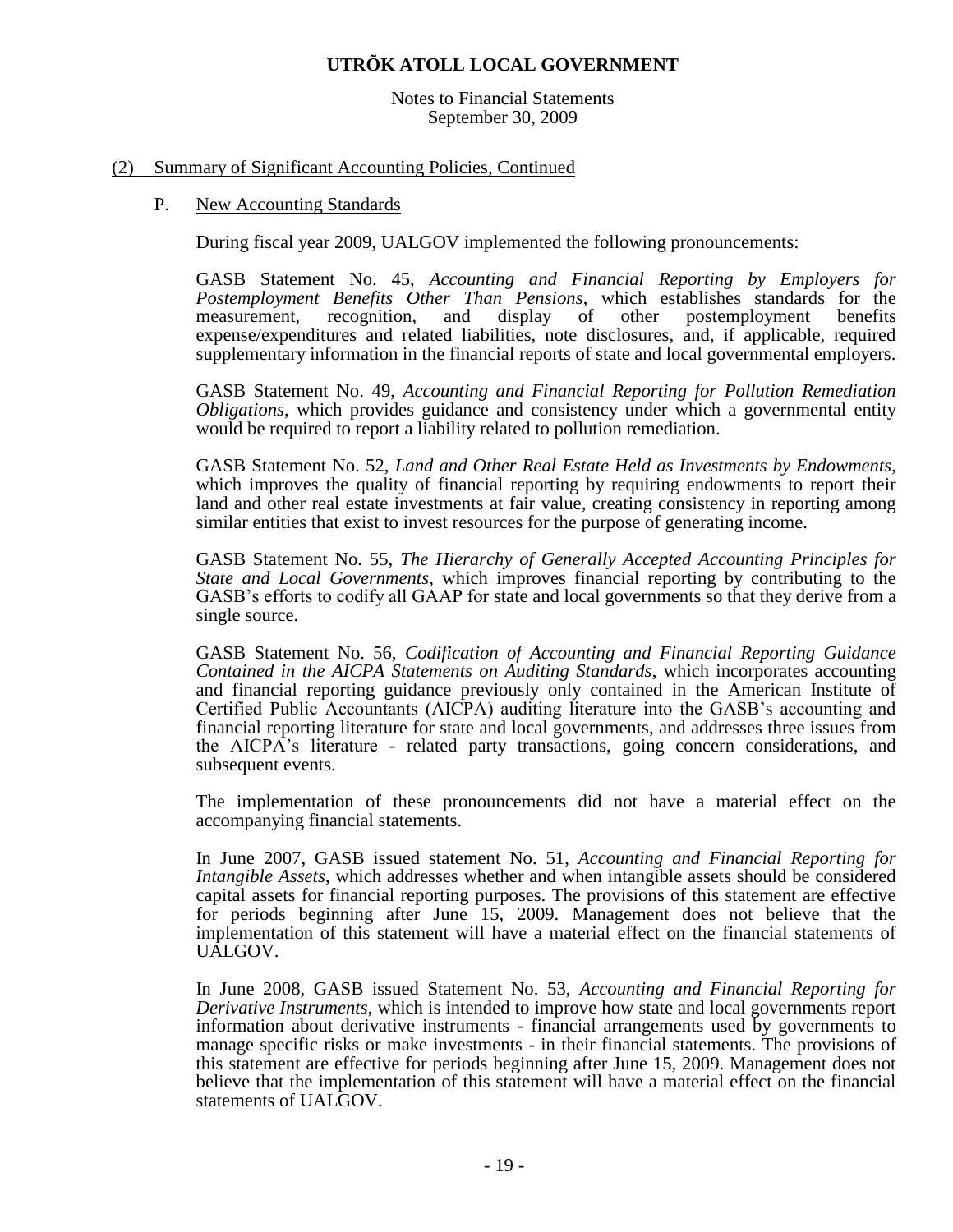#### Notes to Financial Statements September 30, 2009

#### (2) Summary of Significant Accounting Policies, Continued

#### P. New Accounting Standards, Continued

In December 2008, GASB issued Technical Bulletin No. 2008-1, *Determining the Annual Required Contribution Adjustment for Postemployment Benefits*, which clarifies the requirements of GASB Statement No. 27, *Accounting for Pensions by State and Local Governmental Employers,* and Statement No. 45, *Accounting and Financial Reporting by Employers for Postemployment Benefits Other Than Pensions, for calculating the annual* required contribution (ARC) adjustment. The provisions of this statement are effective for periods beginning after December 15, 2008. Management does not believe that the implementation of this statement will have a material effect on the financial statements of UALGOV.

In March 2009, GASB issued Statement No. 54, *Fund Balance Reporting and Governmental Fund Type Definitions*, which enhances the usefulness of fund balance information by providing clearer fund balance classifications that can be more consistently applied and by clarifying the existing governmental fund type definitions. The provisions of this statement are effective for periods beginning after June 15, 2010. Management does not believe that the implementation of this statement will have a material effect on the financial statements of UALGOV.

#### (3) Deposits and Investments

GASB Statement No. 40 addresses common deposit and investment risks related to credit risk, concentration of credit risk, interest rate risk and foreign currency risk. As an element of interest rate risk, disclosure is required of investments that have fair values that are highly sensitive to changes in interest rates. GASB Statement No. 40 also requires disclosure of formal policies related to deposit and investment risks.

UALGOV does not have formal deposit and investment policies. Investments in the Claims Trust Fund are governed by a trust agreement.

A. Deposits

GASB Statement No. 3 previously required government entities to present deposit risks in terms of whether the deposits fell into the following categories:

- Category 1 Deposits that are federally insured or collateralized with securities held by UALGOV or its agent in UALGOV's name;
- Category 2 Deposits that are uninsured but fully collateralized with securities held by the pledging financial institution's trust department or agent in UALGOV's name; or
- Category 3 Deposits that are collateralized with securities held by the pledging financial institution's trust department or agent but not in UALGOV's name and noncollateralized deposits.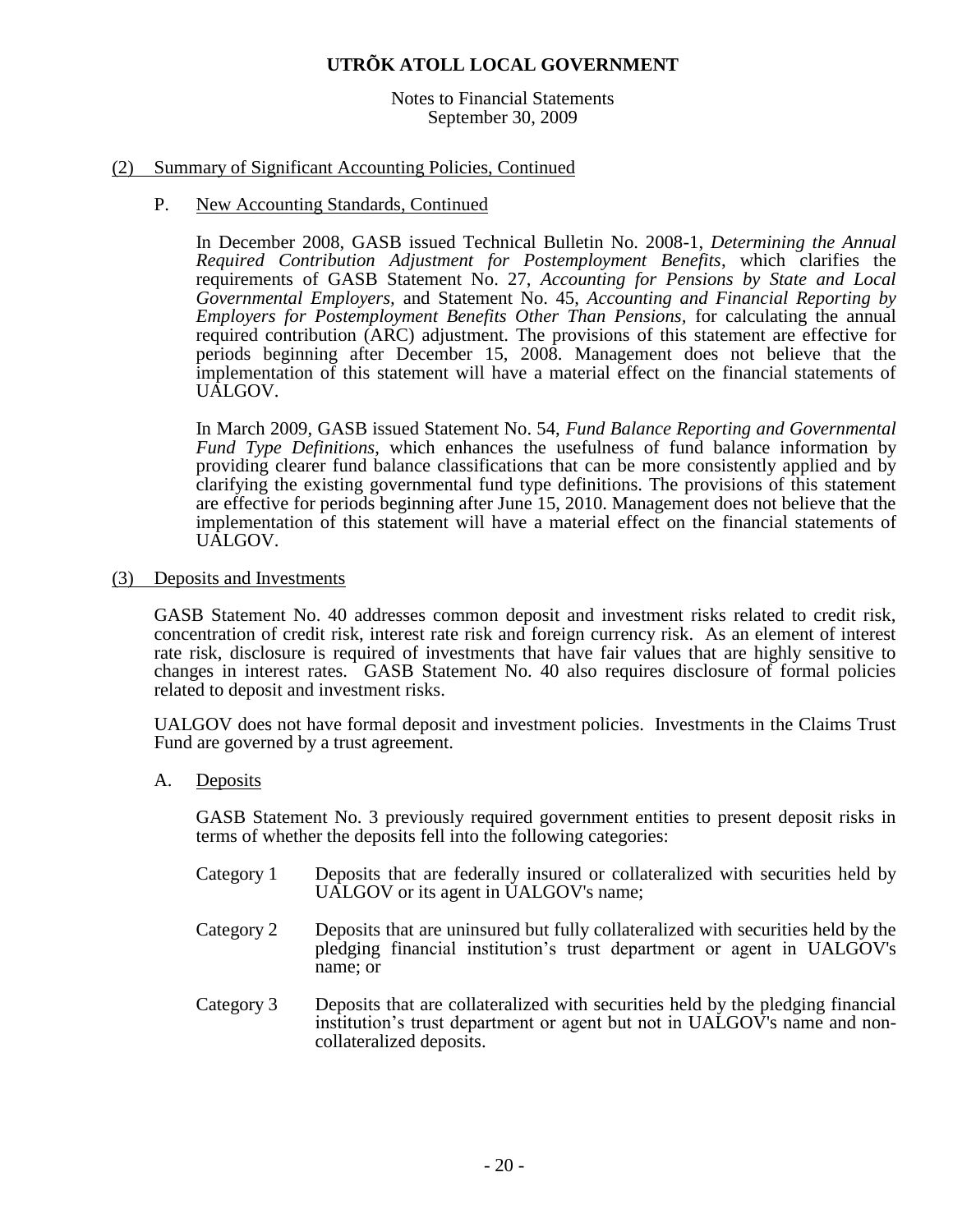Notes to Financial Statements September 30, 2009

#### (3) Deposits and Investments, Continued

#### A. Deposits, Continued

GASB Statement No. 40 amended GASB Statement No. 3 to in effect eliminate disclosure for deposits falling into categories 1 and 2 but retained disclosures for deposits falling under category 3. Category 3 deposits are those deposits that have exposure to custodial credit risk. Custodial credit risk is the risk that in the event of a bank failure, UALGOV's deposits may not be returned to it. Such deposits are not covered by depository insurance and are either uncollateralized, or collateralized with securities held by the pledging financial institution or held by the pledging financial institution but not in the depositor-government's name. UALGOV does not have a deposit policy for custodial credit risk.

As of September 30, 2009, the carrying amount of the UALGOV's total cash and cash equivalents was \$268,637 and the corresponding bank balance was \$279,270. Of the bank balance amount, \$226,449 is maintained in financial institutions subject to Federal Deposit Insurance Corporation (FDIC) insurance. As of September 30, 2009, bank deposits in the amount of \$226,449 were FDIC insured. UALGOV does not require collateralization of its cash deposits; therefore, deposit levels in excess of FDIC insurance coverage are uncollateralized. Accordingly, these deposits are exposed to custodial credit risk.

B. Investments

GASB Statement No. 3 previously required government entities to present investment risks in terms of whether the investments fell into the following categories:

- Category 1 Investments that are insured or registered, or securities held by UALGOV or its agent in UALGOV's name;
- Category 2 Investments that are uninsured and unregistered for which the securities are held by the counterparty's trust department or agent in UALGOV's name; or
- Category 3 Investments that are uninsured and unregistered, with securities held by the counterparty, or by its trust department or agent but not in UALGOV's name.

GASB Statement No. 40 amended GASB Statement No. 3 to in effect eliminate disclosure for investments falling into categories 1 and 2, and provided for disclosure requirements addressing other common risks of investments such as credit risk, interest rate risk, concentration of credit risk, and foreign currency risk. GASB Statement No. 40 did retain and expand the element of custodial credit risk in GASB Statement No. 3.

Investments of UALGOV as of September 30, 2009, are as follows:

| <b>Claims Trust Fund:</b> |              |
|---------------------------|--------------|
| Cash management           | 803,444      |
| Future managed assets     | 1,434,079    |
| Equities                  | 7,363,489    |
| Fixed income securities   | 3,870,577    |
|                           | \$13,471,589 |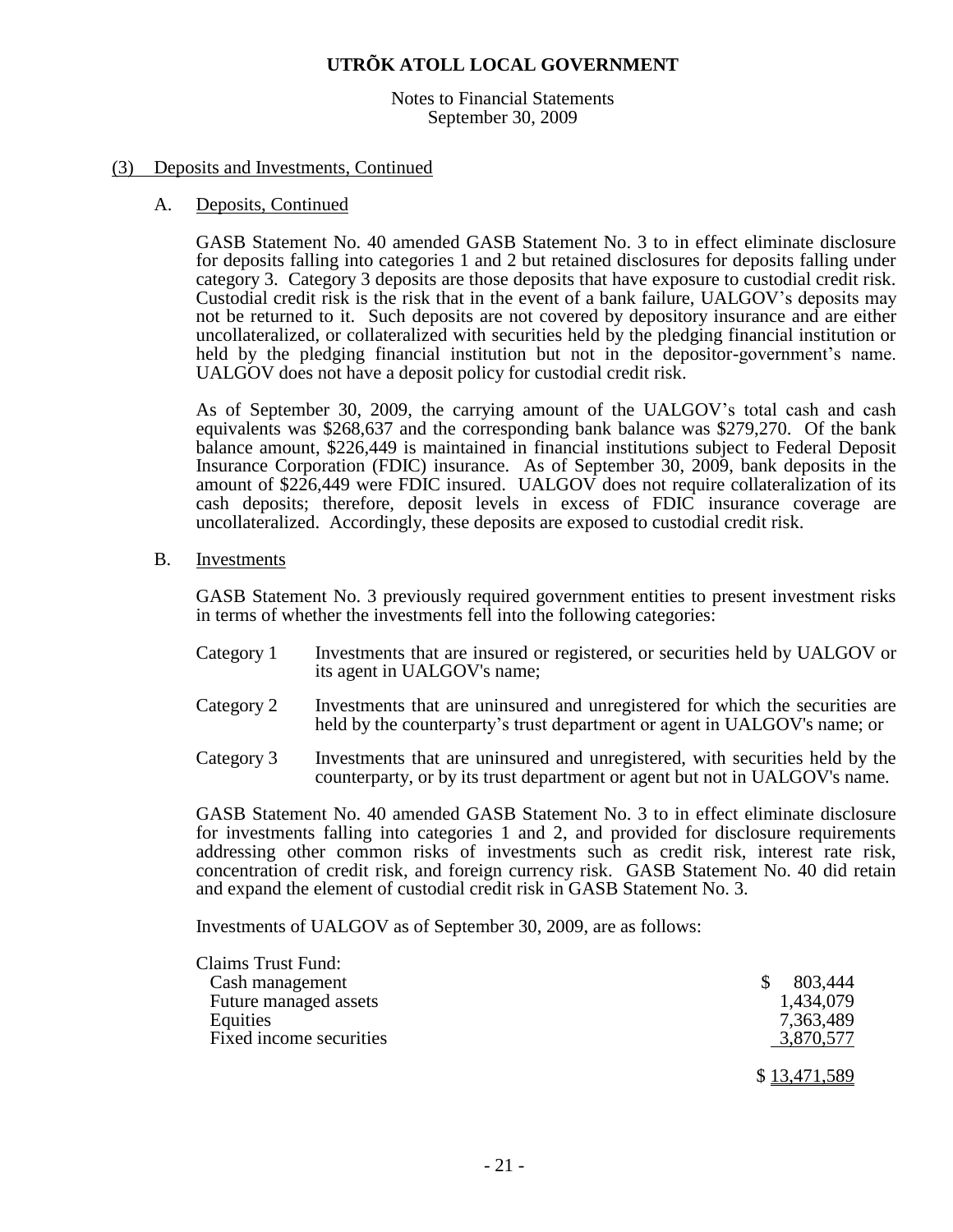Notes to Financial Statements September 30, 2009

#### (3) Deposits and Investments, Continued

#### B. Investments, Continued

Custodial credit risk for investments is the risk that in the event of the failure of the counterparty to the transaction, UALGOV will not be able to recover the value of investment or collateral securities that are in the possession of an outside party. UALGOV's investments are held and administered by trustees in accordance with various trustee agreements. Based on negotiated trust and custody contracts, all of these investments were held in UALGOV's name by UALGOV's custodial financial institutions at September 30, 2009.

Credit risk for investments is the risk that an issuer or other counterparty to an investment will not fulfill its obligations.

Interest rate risk is the risk that changes in interest rates will adversely affect the fair value of debt instruments. UALGOV does not have a formal investment policy that limits investment maturities as a means of managing its exposure to fair value losses arising from increasing interest rates.

Concentration of credit risk for investments is the risk of loss attributed to the magnitude of an entity's investment in a single issuer. GASB Statement No. 40 requires disclosure by issuer and amount of investments in any one issuer that represents five percent (5%) or more of total investments for UALGOV. As of September 30, 2009, there were no investments in any one issuer that exceeded 5% of total investments.

|                                    | Investment Maturities (In years) |                          |               |           |                                |               |  |
|------------------------------------|----------------------------------|--------------------------|---------------|-----------|--------------------------------|---------------|--|
|                                    | Moody's                          |                          |               |           | Greater than                   |               |  |
|                                    | Rating                           | Less than 1              | $1$ to 5      | 6 to 10   | 10                             | Total         |  |
| U.S. Treasury Obligations          | AAA                              | \$<br>٠                  | \$<br>612,084 | \$<br>٠   | \$<br>$\overline{\phantom{a}}$ | \$<br>612,084 |  |
| U.S. Government agencies           | AAA                              |                          | 644,588       |           |                                | 644,588       |  |
| Corporate bonds                    | AAA                              | $\overline{\phantom{0}}$ | 249,970       |           |                                | 249,970       |  |
| Corporate bonds                    | AA                               |                          | 75,128        |           |                                | 75,128        |  |
| Corporate bonds                    | A                                | ٠                        | 450,461       | 252,837   |                                | 703,298       |  |
| Corporate bonds                    | $A+$                             |                          | 131,279       | 296,852   |                                | 428,131       |  |
| Corporate bonds                    | $AA+$                            | ٠                        |               | 138,333   |                                | 138,333       |  |
| Corporate bonds                    | $AA-$                            |                          | 85,598        |           |                                | 85,598        |  |
| Corporate bonds                    | <b>BBB</b>                       | ٠                        |               |           | 85,000                         | 85,000        |  |
| Corporate bonds                    | $BBB+$                           |                          | 86,515        |           |                                | 86,515        |  |
| Foreign bond, notes and debentures | <b>AAA</b>                       | $\overline{\phantom{0}}$ | 131,303       | 250,687   |                                | 381,990       |  |
| Foreign bond, notes and debentures | $A-$                             |                          | 167,860       | 83,270    |                                | 251,130       |  |
| Foreign bond, notes and debentures | $AA-$                            |                          |               | 128,812   |                                | 128,812       |  |
|                                    |                                  | \$                       | \$2,634,786   | 1,150,791 | \$<br>85,000                   | 3,870,577     |  |

As of September 30, 2009, investments in debt securities were as follows: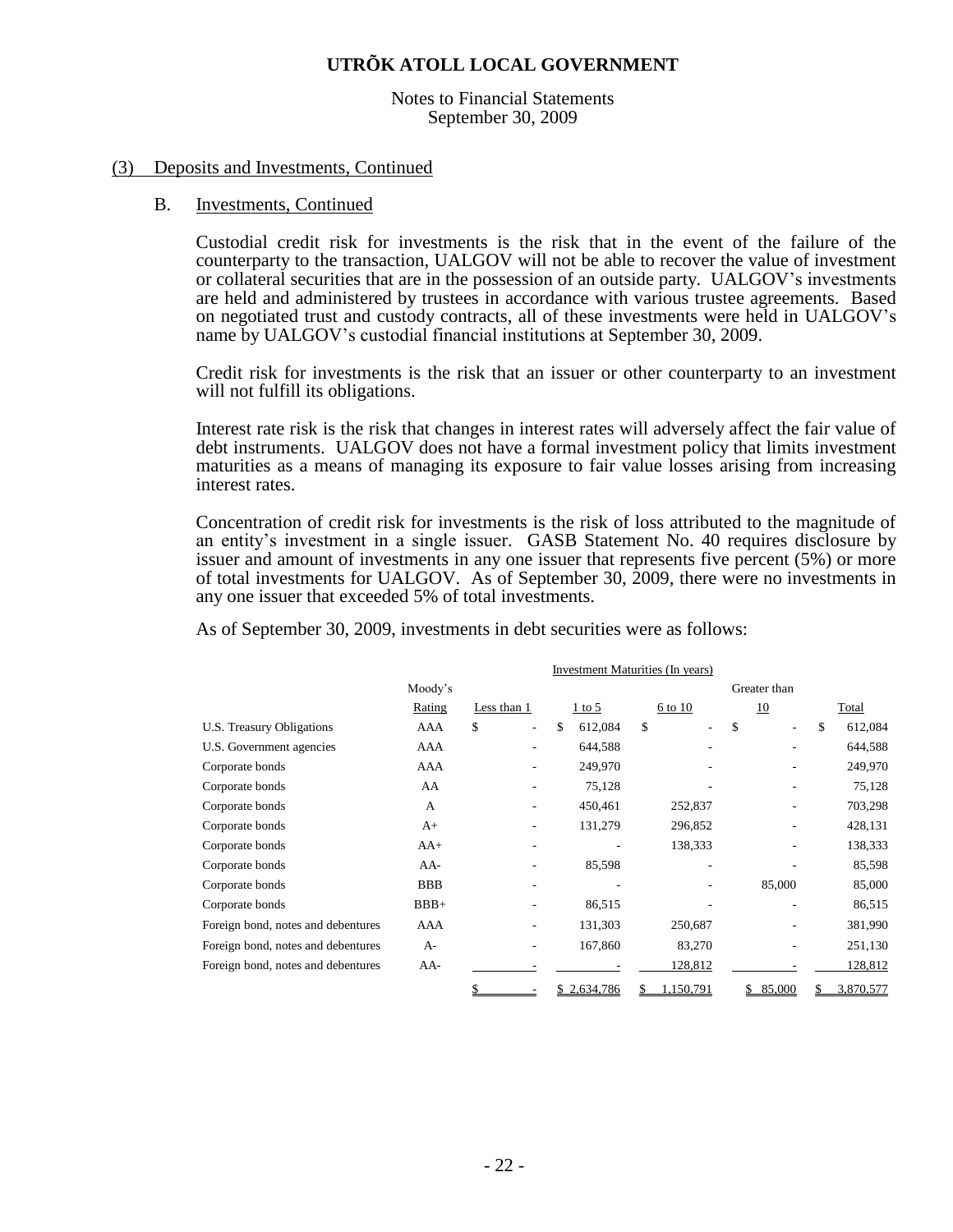#### Notes to Financial Statements September 30, 2009

#### (4) Capital Assets

Capital asset activities for the year ended September 30, 2009, are as follows:

|                                                               | Balance<br>October<br>1,2008 | Additions              | Retirements | Balance<br>September<br>30, 2009 |  |
|---------------------------------------------------------------|------------------------------|------------------------|-------------|----------------------------------|--|
| Airport terminal<br>Machinery and Equipment<br>Motor vehicles | 90,310<br>S<br>39,495        | \$<br>70,683<br>13,000 | \$          | 90,310<br>\$<br>70,683<br>52,495 |  |
| Less accumulated depreciation                                 | 129,805<br>(28,516)          | 83,683<br>(11,440)     |             | 213,488<br>(39,956)              |  |
|                                                               | 101,289<br>\$                | 72,243<br>S            | S           | 173,532                          |  |

Depreciation expense of \$11,440 was charged to the Office of the Mayor and Council.

#### (5) Transfers In/Out

Operating transfers in/out for all fund types, for the year ended September 30, 2009, are as follows:

| Source                              | Recipient                                      | Transfer<br>Out)     | Transfer<br>1n          |
|-------------------------------------|------------------------------------------------|----------------------|-------------------------|
| <b>Claims Trust</b><br>Claims Trust | General<br><b>Local Distribution Authority</b> | 632,973<br>2,440,000 | \$ 632,973<br>2,440,000 |
|                                     |                                                | \$3,072,973          | \$3,072,973             |

Transfers are used to 1) move revenues from the fund that enabling legislation or budget requires to collect them to the fund that enabling legislation or budget requires to expend them, 2) use unrestricted revenues collected in the General Fund to finance various programs accounted for in other funds in accordance with budgetary authorizations, and 3) record reductions in interfund loans for amounts that are not expected to be repaid.

During the year ended September 30, 2009, UALGOV through the Utrõk Claims Trust Fund was the recipient of a loan from a commercial bank in the amount of \$2,440,000. The loan proceeds were transferred to the Local Distribution Authority Fund for the purpose of funding distributions to the people of Utrõk.

#### (6) Loan Payable

On December 8, 2008, UALGOV obtained a \$2,440,000 loan with a commercial bank. The loan proceeds are to be used in lieu of liquidation of securities for the purpose of meeting the obligations of the Utrõk Local Distribution Authority. Interest is payable quarterly at 3.03% per annum with principal due on December 14, 2010. The loan is fully collateralized with the securities held by the bank in UALGOV's name.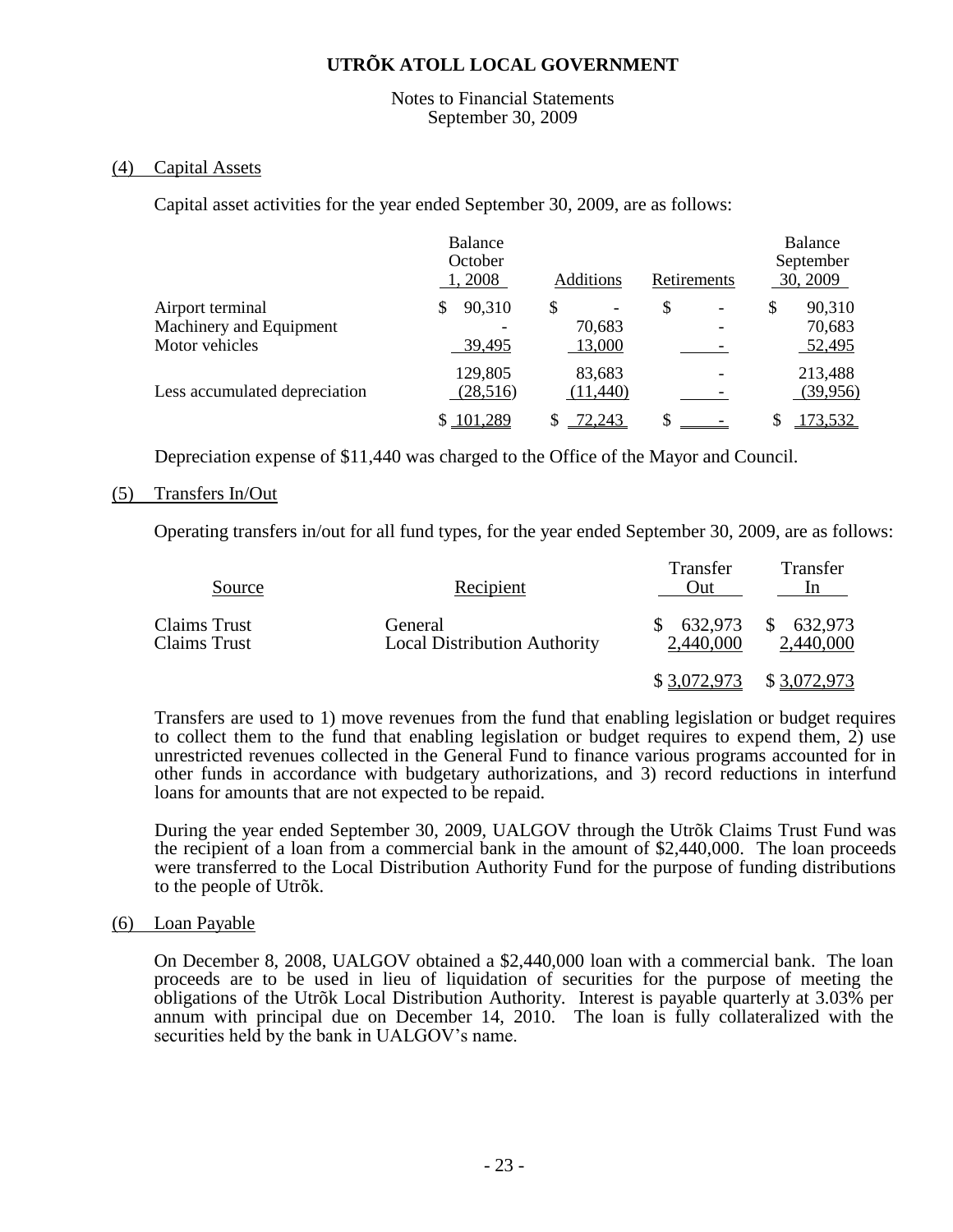#### Notes to Financial Statements September 30, 2009

#### (6) Loan Payable, Continued

Long-term liabilities will be liquidated in the future from governmental funds. During the year ended September 30, 2009, the following changes occurred in liabilities reported as part of the primary government's long-term liabilities in the statement of net assets:

|           | Balance<br>October 1,<br>2008<br>Additions |             | Reductions | Balance<br>September 30,<br>2009 | Balance due<br>in One Year |
|-----------|--------------------------------------------|-------------|------------|----------------------------------|----------------------------|
| Bank loan |                                            | \$2,440,000 | $\sim$     | \$2,440,000                      |                            |

#### (7) Contingencies

#### Settlement Agreement

On May 9, 1997, UALGOV entered into a Settlement Agreement with the Bank of New York, the former trustee for the Utrõk Claims Trust Fund. During fiscal year 1996, the Bank transferred \$390,000 of funds to the Utrõk Local Distribution Authority (LDA) Fund, which should have been transferred to the Utrõk Claims Trust Fund. These funds were subsequently loaned out or were otherwise disbursed by the LDA. Under the terms of the Settlement Agreement, the Bank agreed to reimburse the Utrõk Claims Trust Fund the money erroneously transferred and UALGOV agreed to repay \$180,000 to the Bank plus any additional amounts that are subsequently identified and collected. As of September 30, 2009, UALGOV repaid \$180,000 under this agreement. Repayment of the remaining \$210,000 is contingent upon future collection of amounts previously loaned or disbursed by the LDA. UALGOV elected to not record the receivable for the loans amount and the related liability in the accompanying financial statements.

#### Section 177 Compact Funding

UALGOV received its final compensatory payment under the terms of the Compact on October 22, 2001. Management believes that investment income is sufficient to cover future cost of operations and distributions of the General Fund and the Local Distribution Authority Fund, respectively. However, in the event of a decline in future investment income, UALGOV will need to obtain revenue from other sources to be able to support its cost of operations and distributions.

#### (8) Risk Management

UALGOV is exposed to various risks of loss related to torts; theft of, damage to, and destruction of assets; errors and omissions; injuries to employees; and natural disasters. UALGOV has elected to purchase commercial automobile insurance from independent third parties for the risks of loss to which it is exposed to with respect to the use of motor vehicles. Settled claims have not exceeded this commercial coverage in any of the past three years. For other risks of loss to which it is exposed, UALGOV has elected not to purchase commercial insurance. Instead, UALGOV management believes it is more economical to manage its risks internally. In the event of claim settlements and judgments, UALGOV reports all of its risk management activities in its General Fund.

Claims expenditures and liabilities are reported when it is probable that a loss has occurred and the amount of that loss can be reasonably estimated. These losses include an estimate of claims that have been incurred but not reported. No material losses have resulted from UALGOV's risk management activities during the years ended September 30, 2009, 2008 and 2007.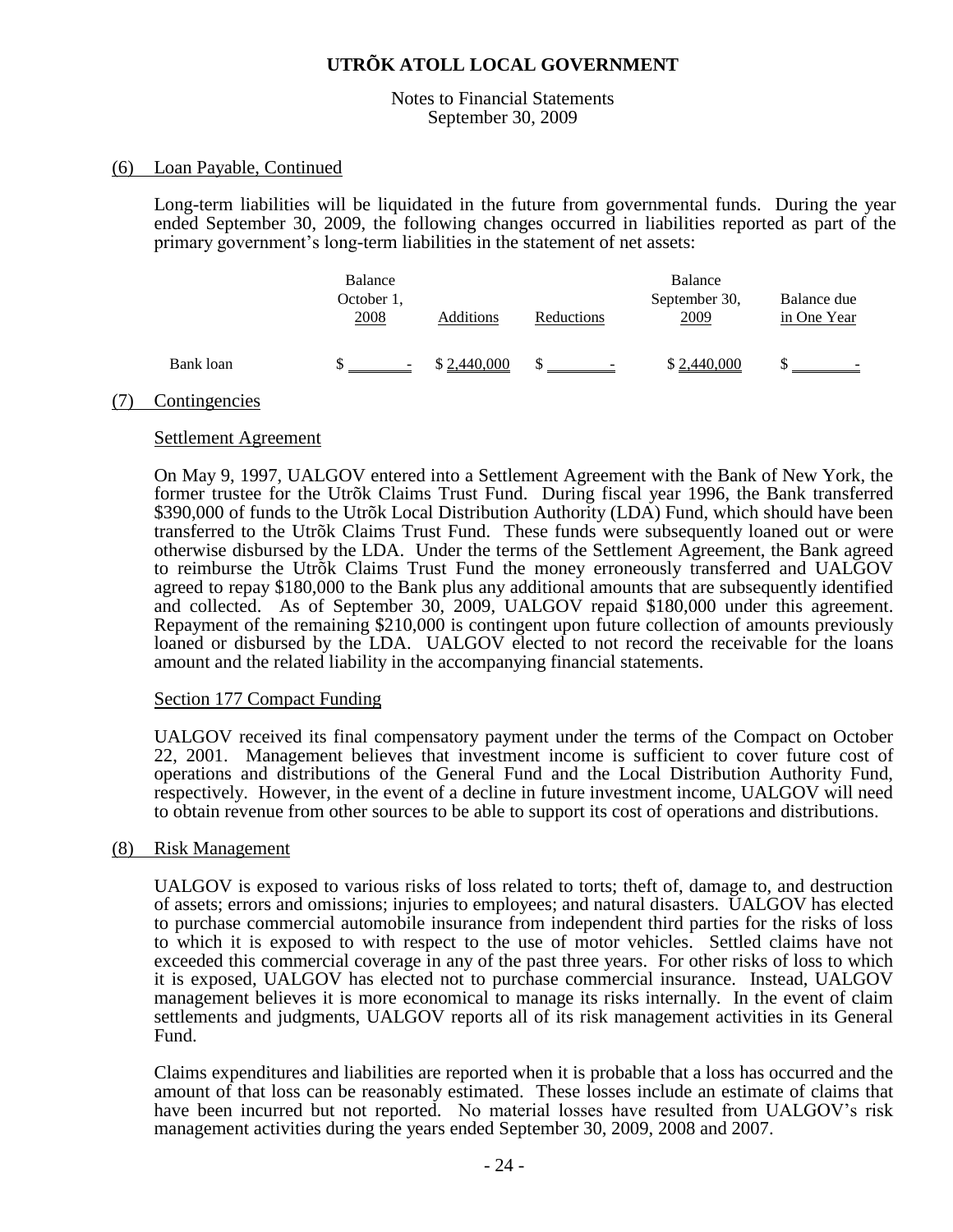Notes to Financial Statements September 30, 2009

#### 9) Subsequent Event

On January 2010, UALGOV obtained a \$400,000 fixed rate loan with a local commercial bank with was repaid in full on July 2011. In addition, UALGOV obtained a \$1,220,000, 1-year maturity, fixed rate loan with a commercial bank on January 2011. The loan proceeds will be used in lieu of liquidation of securities for the purpose of meeting the obligations of the Utrõk Local Distribution Authority. The loan is fully collateralized with the securities held by the bank in UALGOV's name.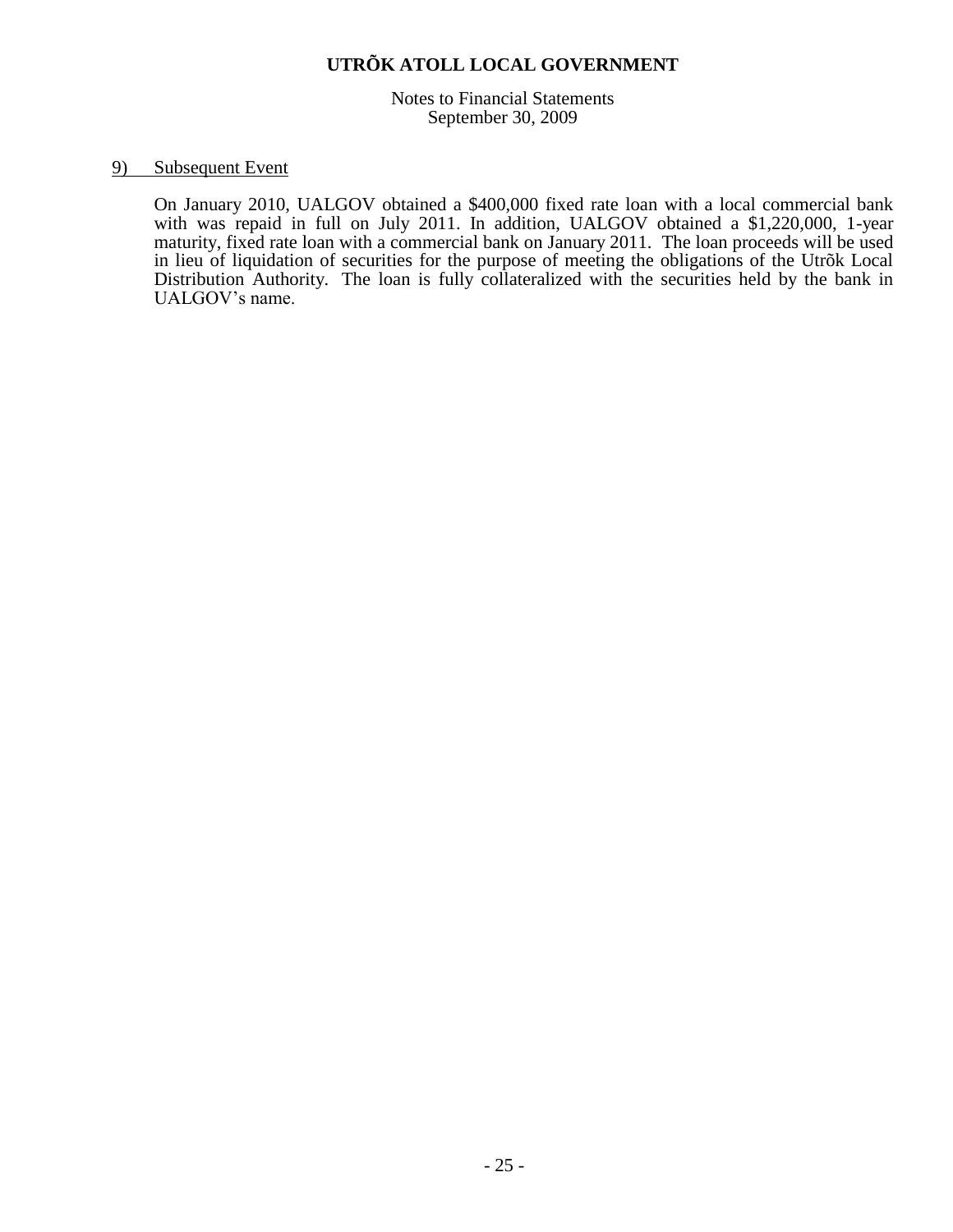### REQUIRED SUPPLEMENTARY INFORMATION - BUDGETARY REPORTING

YEAR ENDED SEPTEMBER 30, 2009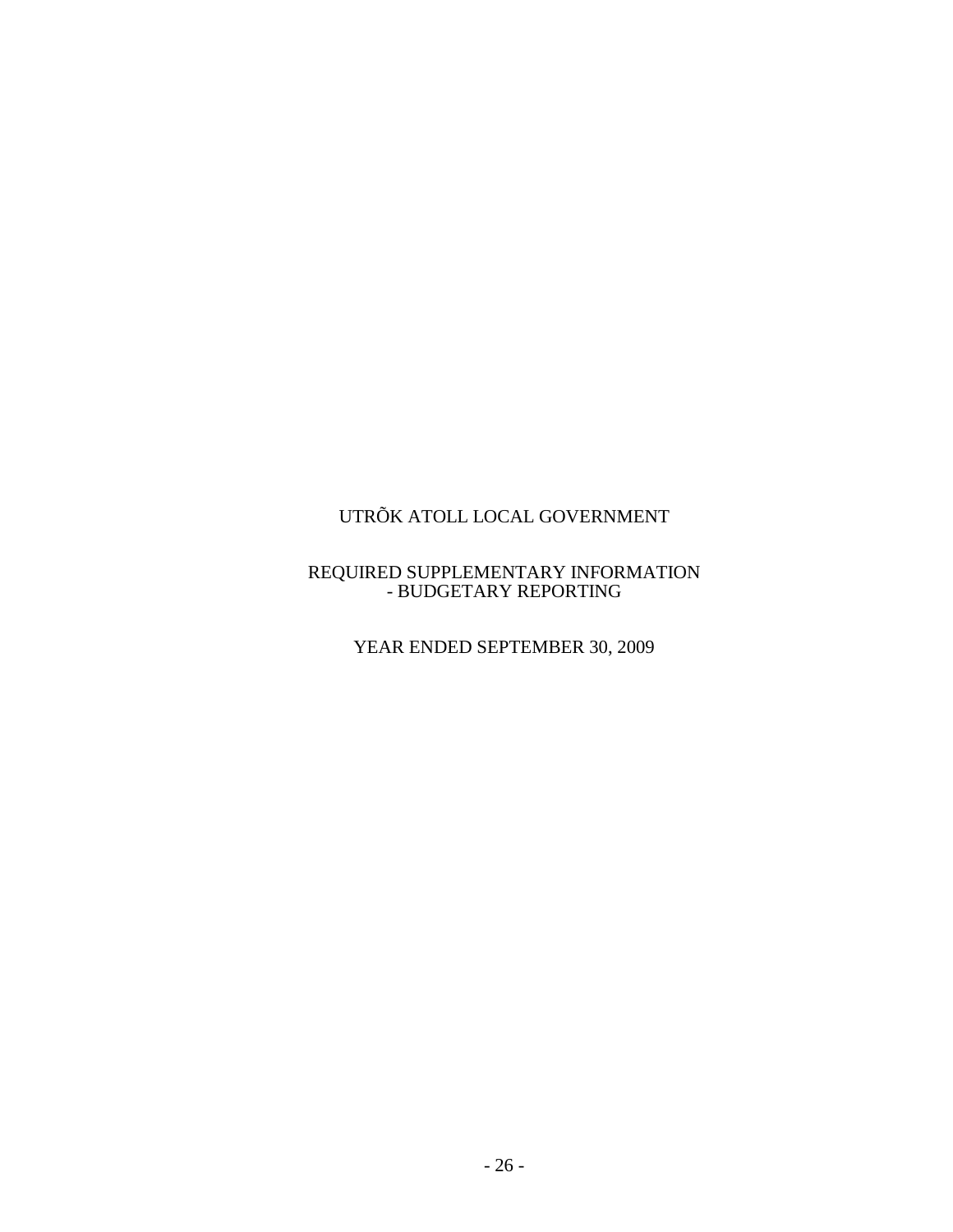# Schedule of Revenues, Expenditures and Changes in Fund Balance - Budget and Actual - General Fund Year Ended September 30, 2009

|                                                                                     | <b>Budgeted Amounts</b> |            |       |            |        |            | Variance with<br>Final Budget -<br>Positive |            |
|-------------------------------------------------------------------------------------|-------------------------|------------|-------|------------|--------|------------|---------------------------------------------|------------|
|                                                                                     | Original                |            | Final |            | Actual |            | (Negative)                                  |            |
| Revenues:                                                                           |                         |            |       |            |        |            |                                             |            |
| Federal and other grants                                                            | \$                      | 33,000     | \$    | 287,044    | \$     | 251,882    | \$                                          | (35, 162)  |
| RepMar appropriation                                                                |                         | 36,500     |       | 36,500     |        | 14,577     |                                             | (21, 923)  |
| Other                                                                               |                         | 778        |       | 778        |        | 39,436     |                                             | 38,658     |
| Total revenues                                                                      |                         | 70,278     |       | 324,322    |        | 305,895    |                                             | (18, 427)  |
| Expenditures:                                                                       |                         |            |       |            |        |            |                                             |            |
| Salaries, wages and benefits                                                        |                         | 190,400    |       | 190,400    |        | 185,234    |                                             | 5,166      |
| Honorarium and sitting fees                                                         |                         | 103,100    |       | 103,100    |        | 102,249    |                                             | 851        |
| Food program                                                                        |                         |            |       | 108,044    |        | 108,044    |                                             |            |
| Professional services                                                               |                         | 65,000     |       | 65,000     |        | 75,482     |                                             | (10, 482)  |
| Travel and stipends                                                                 |                         | 64,400     |       | 64,400     |        | 59,539     |                                             | 4,861      |
| Motor vehicle                                                                       |                         | 39,000     |       | 65,000     |        | 52,684     |                                             | 12,316     |
| Rental                                                                              |                         | 28,600     |       | 28,600     |        | 22,375     |                                             | 6,225      |
| Office equipment and supplies                                                       |                         | 20,260     |       | 20,260     |        | 31,139     |                                             | (10, 879)  |
| Communications                                                                      |                         | 9,760      |       | 9,760      |        | 17,261     |                                             | (7,501)    |
| Contractual services                                                                |                         | 7,000      |       | 7,000      |        | 1,219      |                                             | 5,781      |
| Contributions                                                                       |                         | 6,500      |       | 6,500      |        | 20,163     |                                             | (13, 663)  |
| Representation                                                                      |                         | 2,000      |       | 2,000      |        | 2,087      |                                             | (87)       |
| <b>Bad debts</b>                                                                    |                         |            |       |            |        | 28,346     |                                             | (28, 346)  |
| Desalination unit                                                                   |                         |            |       | 120,000    |        | 72,183     |                                             | 47,817     |
| Miscellaneous                                                                       |                         | 53,170     |       | 53,170     |        | 34,208     |                                             | 18,962     |
| Total expenditures                                                                  |                         | 589,190    |       | 843,234    |        | 812,213    |                                             | 31,021     |
| Deficiency of revenues under expenditures                                           |                         | (518, 912) |       | (518, 912) |        | (506,318)  |                                             | 12,594     |
| Other financing sources:<br>Operating transfers in                                  |                         | 518,912    |       | 518,912    |        | 632,973    |                                             | 114,061    |
| Excess of revenues and other financing<br>sources over expenditures                 |                         |            |       |            |        | 126,655    |                                             | 126,655    |
| Other changes in unreserved fund balance:<br>Increase in reserve for related assets |                         |            |       |            |        | (247, 616) |                                             | (247, 616) |
| Unreserved fund balance at the beginning of year                                    |                         | 202,449    |       | 202,449    |        | 202,449    |                                             |            |
| Unreserved fund balance at the end of year                                          | \$                      | 202,449    | \$    | 202,449    | \$     | 81,488     | \$                                          | (120, 961) |

See Accompanying Notes to Required Supplementary Information - Budgetary Reporting.